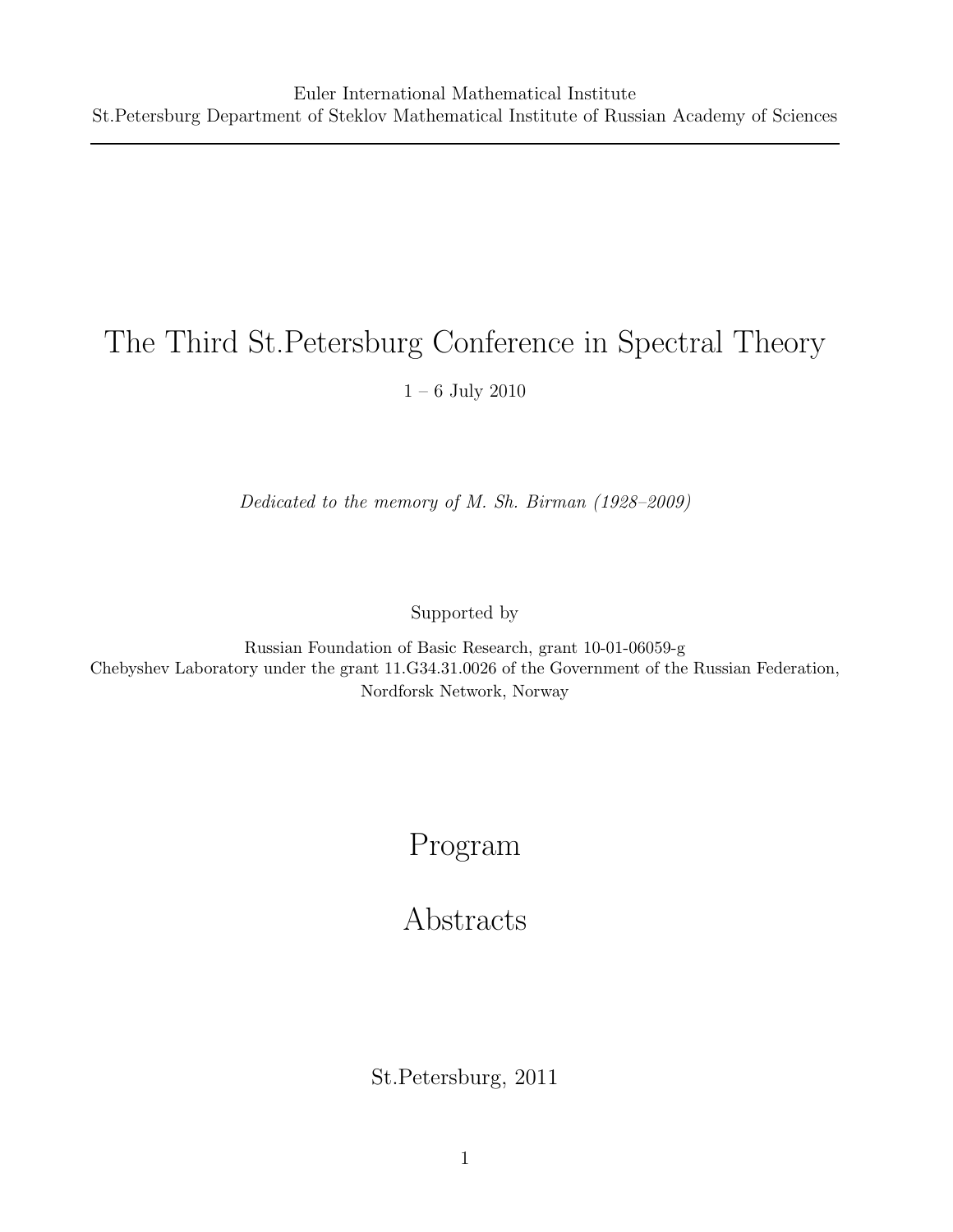## Organizers:

Alexandre Fedotov, Nikolai Filonov, Alexander Pushnitski

# Organizing committee:

Alexandre Fedotov, Nikolai Filonov, Alexander Pushnitski, Tatayna Vinogradova, Nadia Zalesskaya

International Conference in Spectral Theory.

Proceedings of the conference. Euler International Mathematical Institute, St.Petersburg, 2011.

The conference was organized at the Euler International Mathematical Institute that is a part of the St.Peterburg Department of Steklov Institute of Mathematics. The organizers are grateful to the staff of the Euler and Steklov Institutes for helping with the organization of the conference.

The International Conference in Spectral Theory is supported by RFBR and Chebyshev laboratory, Russia, and Nordforsk Network, Norway.

The conference website: http://www.pdmi.ras.ru/EIMI/2011/ST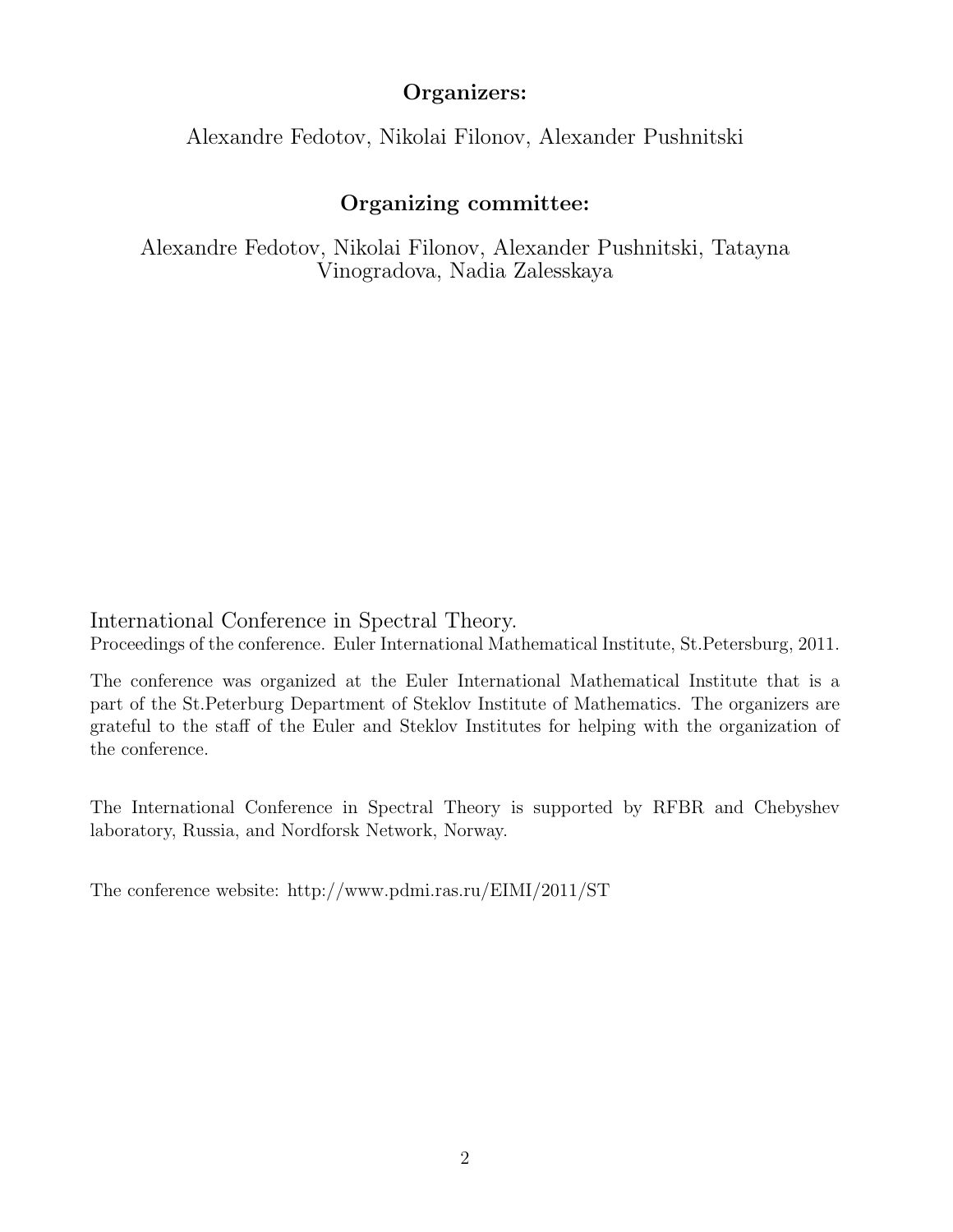# Speakers

Alexei Alexandrov (Steklov Institute, St.Petersburg), alex@pdmi.ras.ru Michail Belishev (Steklov Intstitute, St.Petersburg), belishev@pdmi.ras.ru Mihalis Dafermos (Cambridge), M.Dafermos@dpmms.cam.ac.uk Leonid Friedlander (University of Arizona), friedlan@math.arizona.edu Gian Michele Graf (ETH Zurich), gian-michele.graf@itp.phys.ethz.ch Gerd Grubb (Copenhagen University), grubb@math.ku.dk Ira Herbst (University of Virginia), iwh@cms.mail.virginia.edu Thomas Hoffmann-Ostenhoff (University of Vienna), thoffman@esi.ac.at Akira Iwatsuka (Kyoto Institute of Technology), iwatsuka@kit.ac.jp Alexander Komech (Vienna University and IITP, Moscow), Alexander.Komech@univie.ac.at Elena Kopylova (IITP, Moscow), elena.kopylova@univie.ac.at Evgeni Korotyaev (St.Petersburg State University), korotyaev@googlemail.com Yoram Last (Hebrew University of Jerusalem), ylast@math.huji.ac.il Vladimir Marchenko (Inst. for Low Temperature Physics, Kharkov), marchenko@ilt.kharkov.ua Leonid Pastur (Institute for Low Temperature Physics, Kharkov), lpastur@flint.ilt.kharkov.ua Igor Rodnianski (Princeton), irod@math.princeton.edu Maxim Skriganov (Steklov Institute, St.Petersburg), maksim88138813@mail.ru Alexander Sobolev (University College London), asobolev@math.ucl.ac.uk Boris Vainberg (University of North Carolina at Charlotte), brvainbe@uncc.edu Dmitri Yafaev (University of Rennes 1), dimitri.yafaev@univ-rennes1.fr

and young scientists:

Vsevolod Chernyshev (BMSTU, MSU), vchern@gmail.com

Giuseppe De Nittis (Université de Paris 13), denittis@math.univ-paris13.fr

Vladimir Pchelin (St.Petersburg University), ph7vov@yandex.ru

Albrecht Seelmann (J.Gutenberg-Universit¨at Mainz), seelmann@mathematik.uni-mainz.de Ondrej Turek (Kochi University of Technology, Japan), ondrej.turek@kochi-tech.ac.jp Nikolai Veniaminov (Universit´e de Paris 13), nikolai.veniaminov@gmail.com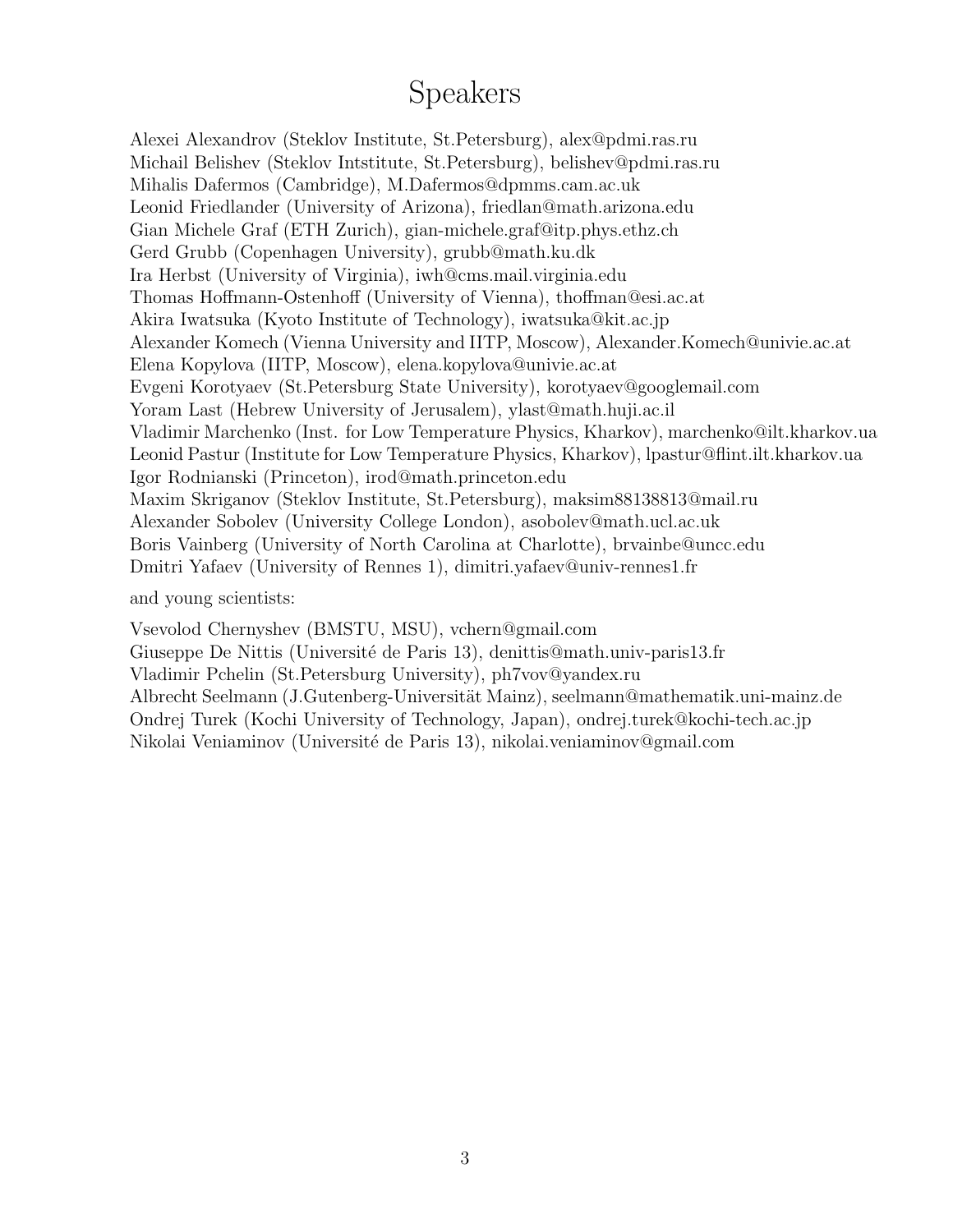# Scientific programme

### FRIDAY 1 July:

#### $9:30-10:00$ : REGISTRATION

10:00–11:00: Gerd Grubb (Copenhagen University) Spectral estimates of resolvent differences

#### coffee break

11:30–12:30: Leonid Friedlander (University of Arizona) Determinants of elliptic operators

#### LUNCH

14:30–15:30: Alexei Alexandrov (Steklov Institute, St.Petersburg) Estimates of operator moduli of continuity

15:35–16:35: Dmitri Yafaev (University of Rennes 1) Multichannel scattering theory for Hankel operators with discontinuous symbols

### coffee break

17:00–18:00: Alexander Sobolev (University College London) A family of anisotropic integral operators and behaviour of its maximal eigenvalue

### SATURDAY 2 July:

10:00–11:00: Vladimir Marchenko (Inst. for Low Temperature Physics, Kharkov) Inverse problem of the theory of small oscillations

#### coffee break

11:30–12:30: Igor Rodnianski (Princeton) On singularity formation in geometric evolution equations

#### LUNCH

14:30–15:30: Mihalis Dafermos (Cambridge) TBA

15:35–16:35: Alexander Komech (Vienna University and IITP, Moscow) On global attractors of nonlinear hyperbolic PDEs

#### coffee break

17:00–18:00: Elena Kopylova (IITP, Moscow) On asymptotic stability of kinks for relativistic Ginzburg-Landau equation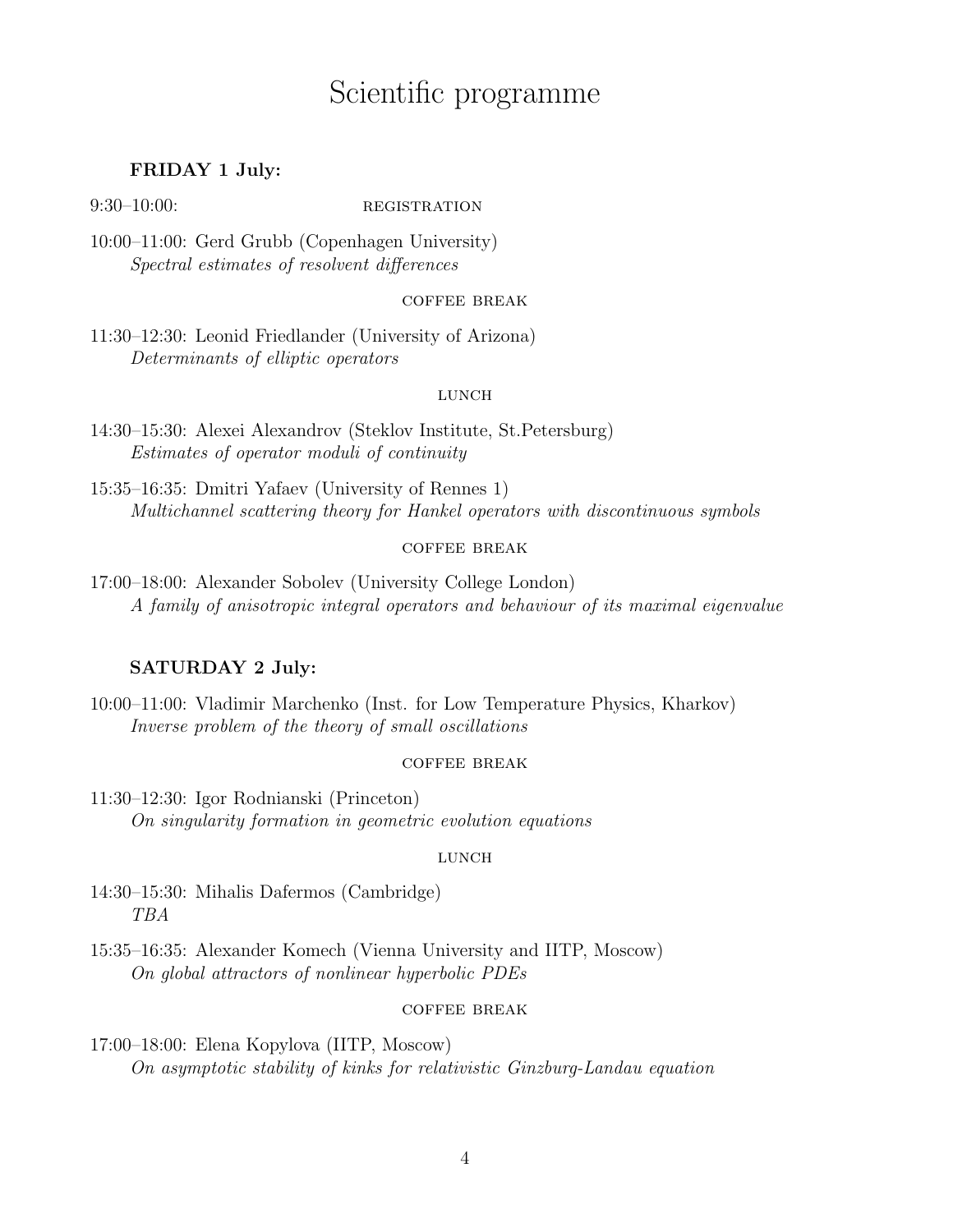### FREE DAY

### MONDAY 4 July:

10:00–11:00: Leonid Pastur (Inst. for Low Temperature Physics, Kharkov) Orthogonal polynomials, quasiperiodic Jacobi matrices, and random matrices

#### coffee break

11:30–12:30: Yoram Last (Hebrew University of Jerusalem) On level spacings for Jacobi operators

#### LUNCH

14:30–15:30: Evgeni Korotyaev (St.Petersburg State University) Löwner equation and integrable systems

#### coffee break

- 16:00–16:20: Nikolai Veniaminov (University of Paris Nord) Thermodynamic limit for the system of interacting quantum particles in random media
- 16:25–16:45: Albrecht Seelmann (Johannes Gutenberg-Universität Mainz) A new estimate in the subspace perturbation problem
- 16:50–17:20: Ondrej Turek (Kochi University of Technology, Japan) Quantum graph vertices with equal transmission probabilities

18:00: BOAT TRIP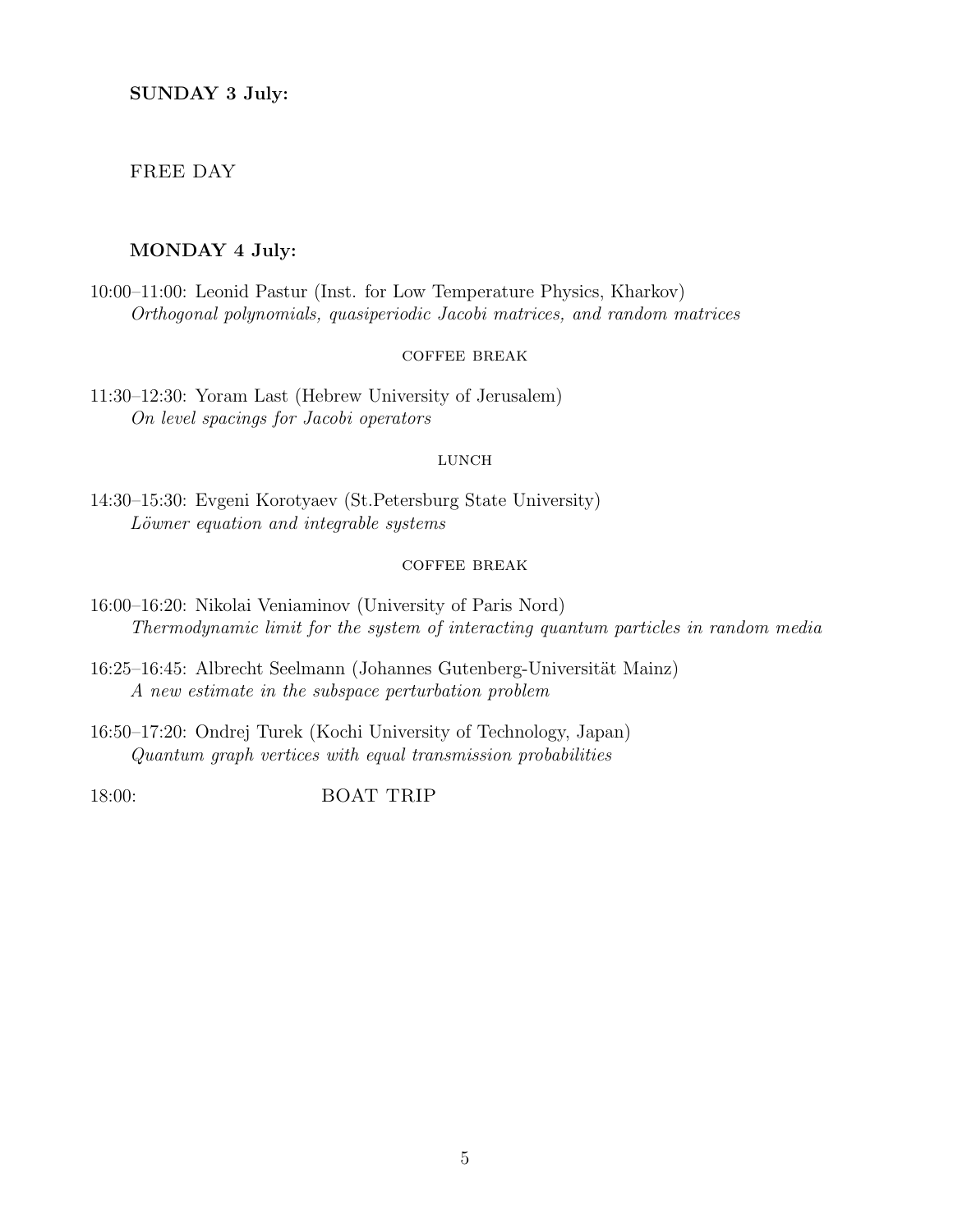#### TUESDAY 5 July:

10:00–11:00: Gian Michele Graf (ETH Zurich) Adiabatic evolution and dephasing

#### coffee break

11:30–12:30: Ira Herbst (University of Virginia) Smoothness and analyticity in nonrelativistic QED

#### **LUNCH**

14:30–15:30: Akira Iwatsuka (Kyoto Institute of Technology) Schrödinger operators with singular magnetic fields supported by a circle in  $\mathbb{R}^3$ 

#### coffee break

16:00–16:20: Giuseppe De Nittis (University Paris-13) Peierls substitution, Hofstadter model, disorder

16:25–16:45: Vladimir Pchelin (St.Petersburg University) On eigenvalues distribution of a one-dimensional random Schrödinger operator

16:50–17:20: Vsevolod Chernyshev (BMSTU, MSU Gaussian packets on networks: the case of linearly dependent lengths

#### 18:00 (TBC): CONFERENCE DINNER

#### WEDNESDAY 6 July:

10:00–11:00: Thomas Hoffmann-Ostenhoff (University of Vienna) Spectral minimal partitions

#### coffee break

11:30–12:30: Boris Vainberg (University of North Carolina, Charlotte) On the negative spectrum of low dimensional Schrödinger operators

#### **LUNCH**

- 14:30–15:30: Maxim Skriganov (Steklov Institute, St.Petersburg) Harmonic analysis of uniformly distributed point sets
- 15:35–16:35: Michael Belishev (Steklov Institute, St.Petersburg) s-points in three-dimensional acoustical scattering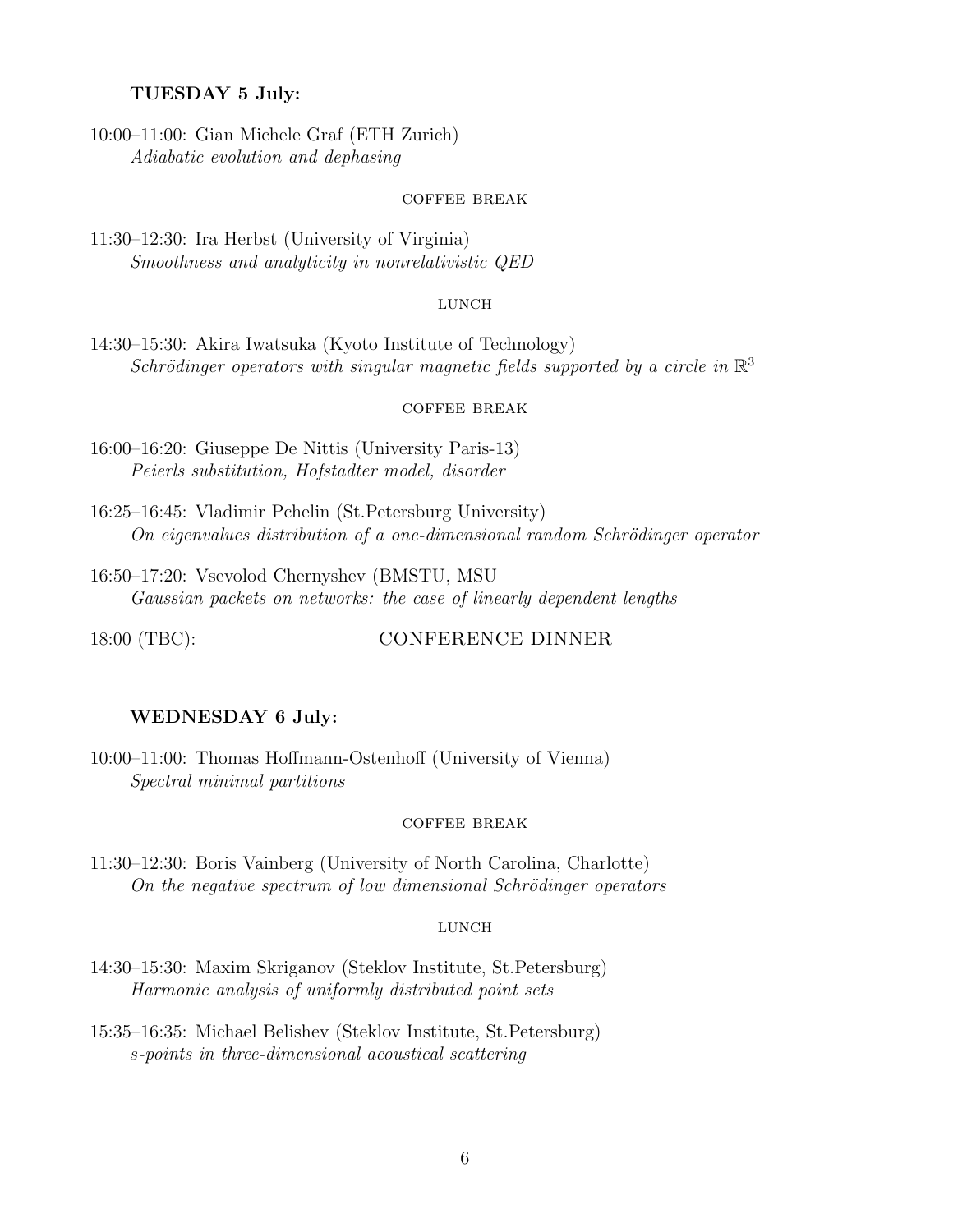# Abstracts

# Estimates of operator moduli of continuity

Alexei Aleksandrov

St.Petersburg Department of Steklov Institute

Joint work with V. Peller

Let f be a uniformly continuous function on R. Denote by  $\omega_f$  the modulus of continuity of f. We define the operator modulus of continuity as follows

 $\Omega_f(\delta) \stackrel{\text{def}}{=} \sup \{ ||f(A) - f(B)|| : A, B \text{ are self-adjoint}, ||A - B|| \le \delta \}.$ 

It is well known that a Lipschitz function does not have to be operator Lipschitz. In other words, the condition  $\omega_f(\delta) = O(\delta)$  does not imply that  $\Omega_f(\delta) = O(\delta)$  in general.

The following result was obtained in [1].

**Theorem.**  $\Omega_f(\delta) \le \text{const } \delta \int_{\delta}^{\infty}$  $\omega_f(t)$  $\frac{f(t)}{t^2}$  dt.

In particular, if  $f$  is a bounded Lipschitz function, then

$$
\Omega_f(\delta) = O(\delta |\log \delta|) \quad \text{for small} \quad \delta > 0.
$$

We are going to improve these estimates for some classes functions. For example, if  $f$  is a bounded piecewise linear function, then

$$
\Omega_f(\delta) = O(\delta \log |\log \delta|) \quad \text{for small} \quad \delta > 0. \tag{1}
$$

Moreover, we obtain lower estimates for  $\Omega_f$ . In particular, we prove that estimate (1) cannot be improved for nonconstant functions  $f$ . In other words, for every nonconstant piecewise linear function f there exist  $\delta_f, c_f > 0$  such that

$$
\Omega_f(\delta) \ge c_f \, \delta \log |\log \delta| \quad \text{for all} \quad \delta \in (0, \delta_f).
$$

Finally, we construct a  $C^{\infty}$  function f on R such that  $|f| \leq 1$ ,  $|f'| \leq 1$ , and

$$
\Omega_f(\delta) \ge \text{const } \delta \sqrt{|\log \delta|} \quad \text{for small} \quad \delta > 0.
$$

### References

[1] A.B. Aleksandrov and V.V. Peller. Operator Hölder–Zygmund functions. Advances in Math., 224: 910-966, 2010.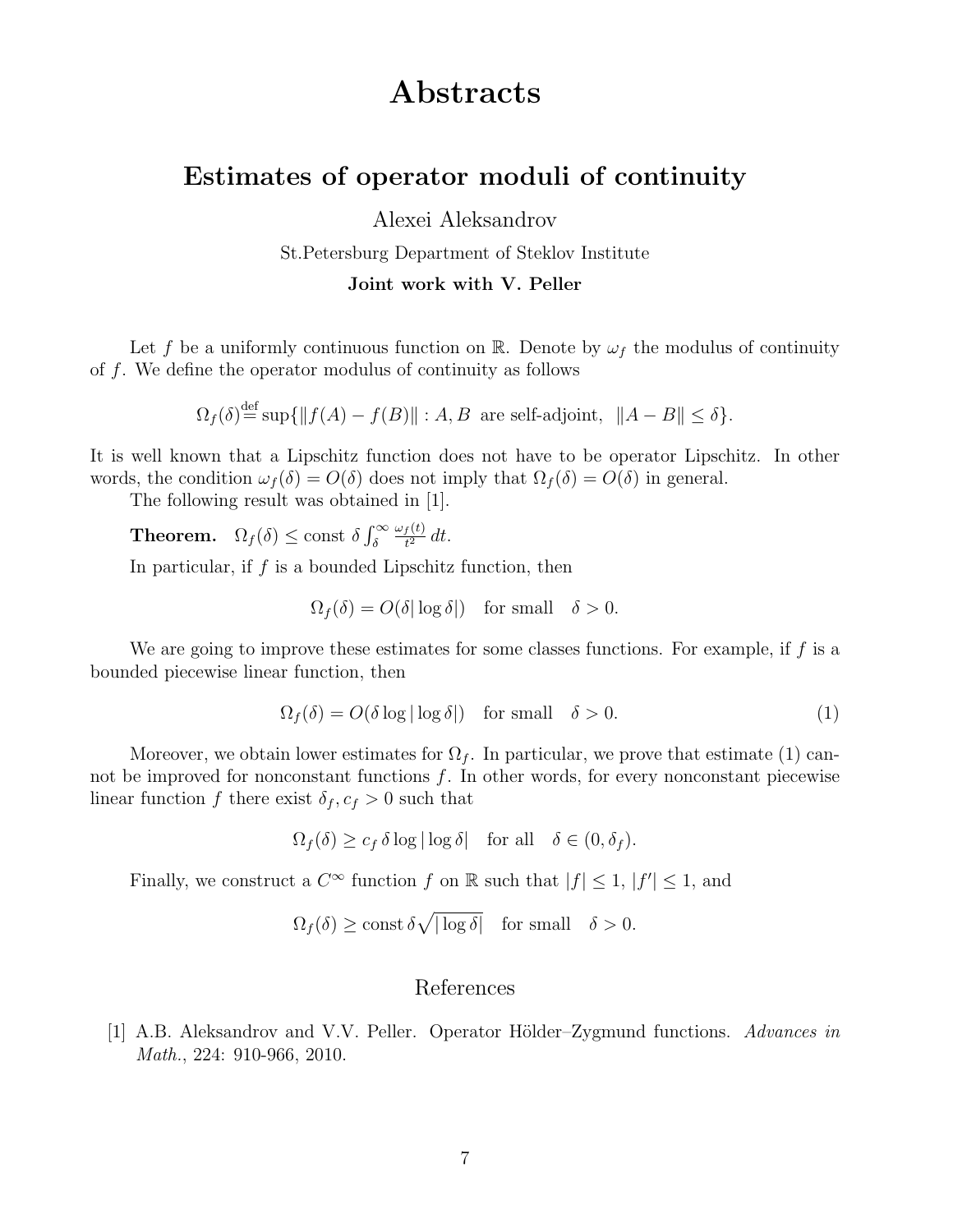# s-points in three-dimensional acoustical scattering

Mikhail Belishev and Alexei Vakulenko

St.Petersburg Department of Steklov Institute

The notion of s-points was introduced by the authors in [1] in connection with the control problem for the dynamical system governed by the three-dimensional acoustical equation  $u_{tt}$  −  $\Delta u + qu = 0$  with a real potential  $q \in C_0^{\infty}(\mathbb{R}^3)$  and controlled by incoming spherical waves. In the generic case, this system is controllable in the relevant sense, whereas  $a \in \mathbb{R}^3$  is called an s-point (we write  $a \in \Upsilon_q$ ) if the system with the shifted potential  $q_a = q(\cdot - a)$  is not controllable. Such a lack of controllability is related to the subtle physical effect: in the system with the potential  $q_a$ , there exist the finite energy waves vanishing in the past and future cones simultaneously. The subject of this paper is the set  $\Upsilon_q$ : we reveal its relation to the factorization of the S-matrix, connections with the discrete spectrum of the Schrödinger operator  $-\Delta + q$ , and the jet degeneration of the polynomially growing solutions to the equation  $(-\Delta + q)p = 0$ .

### References

- [1] M.I.Belishev, A.F.Vakulenko. Reachable and unreachable sets in the scattering problem for the acoustical equation in  $R^3$ . SIAM J. Math. Analysis, 39(6): 1821–1850, 2008.
- [2] M.I.Belishev, A.F.Vakulenko. s-points in three-dimensional acoustical scattering. SIAM J. Math. Analysis, 42(6): 2703-2720, 2010.

## Gaussian packets on networks: the case of linearly dependent lengths

### Vsevolod Chernyshev

BMSTU, Moscow State University

The talk is devoted to the dynamics and statistics of gaussian packets on a metric graph (see papers [1], [2] and references therein) and their connection with the number of integral points in extending simplices. We consider linearly dependent as well as linearly independent lengths of the edges.

This work was partially supported by grants MK-943.2010.1, RFBR 10-07-00 617-a, 09- 07-00 327-a, RNP 2.1.1/227 and state contract 14.740.11.0794.

- [1] V.L. Chernyshev. Time-dependent Schrödinger equation: statistics of the distribution of Gaussian packets on a metric graph. *Proceedings of the Steklov Institute of Mathematics*, 270:1-17, 2010.
- [2] A.A. Tolchennikov, V.L. Chernyshev, A.I. Shafarevich. Asymptotical properties and classical dynamical systems of quantum problems on singular spaces (in Russian). Nonlinear Dynamics, 6(3): 623-638, 2010.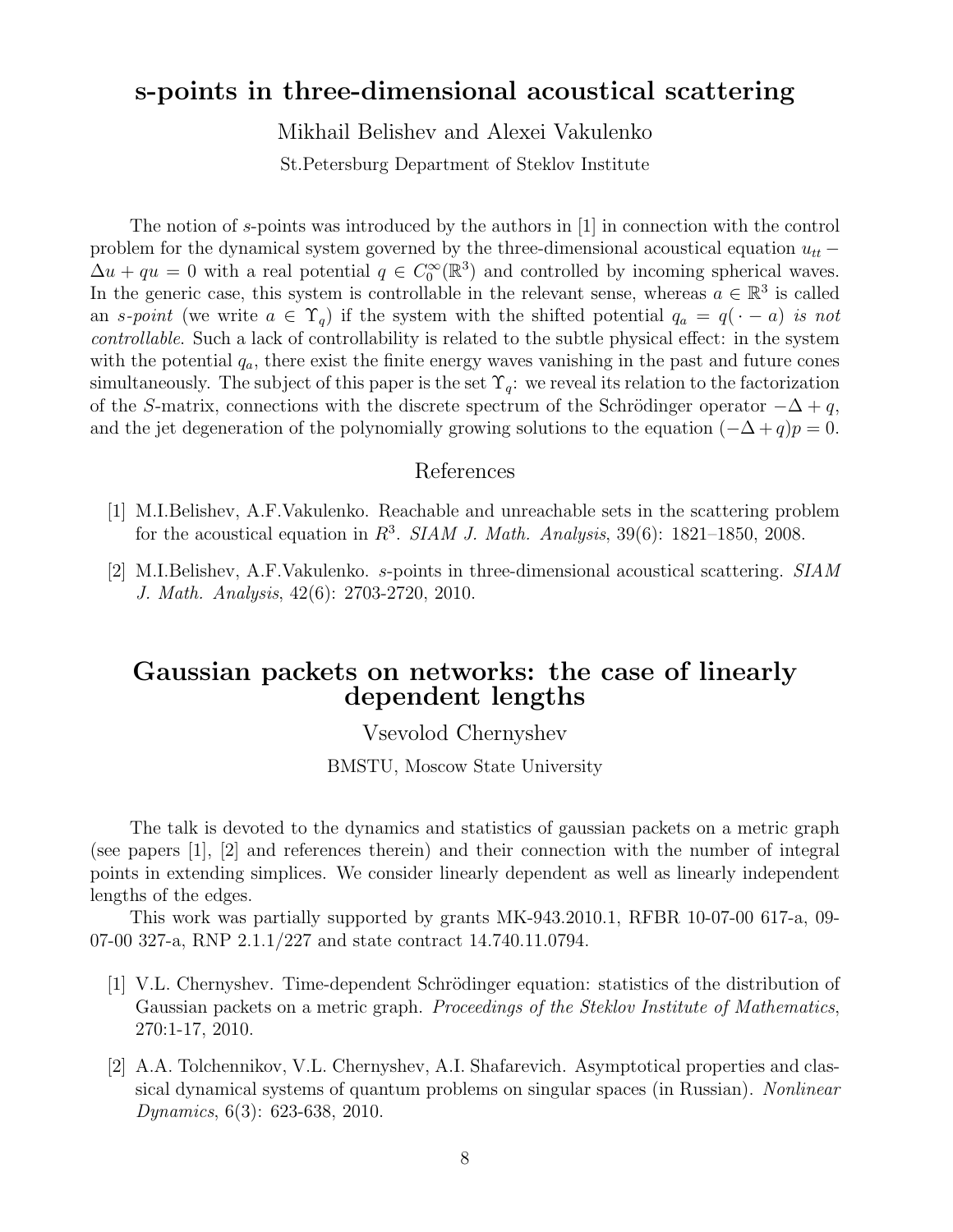# Peierls substitution, Hofstadter model, disorder

Giuseppe De Nittis

Université de Paris 13

The study of the (integer) *Quantum Hall Effect* (QHE) requires a careful analysis of the spectral properties of the 2D, single-electron Hamiltonian

$$
H_{\Gamma,B} := (-\mathrm{i}\,\partial_x - B\,y)^2 + (-\mathrm{i}\,\partial_y + B\,x)^2 + V_{\Gamma}(x,y) \tag{2}
$$

where  $H_B := H_{\Gamma,B} - V_{\Gamma}$  is the usual Landau Hamiltonian (in symmetric gauge) with magnetic field B and  $V_{\Gamma}$  is a  $\Gamma \equiv \mathbb{Z}^2$  periodic potential which models the electronic interaction with a crystalline structure. Under usual conditions (e.g.,  $V_{\Gamma} \in L^2_{loc}(\mathbb{R}^2)$ ) the Hamiltonian (2) is self-adjoint on a suitable subdomain of  $L^2(\mathbb{R}^2)$ .

A direct analysis of the fine spectral properties of (2) is extremely difficult and one needs resorting to simpler effective models hoping to capture (some of) the main physical features in suitable physical regimes. A very interesting regime (easily accessible to experiments) concerns the limit of a weak magnetic field  $B \ll 1$ . The common lore, which dates back at the pionering works of R. Peierls, P. G. Harper and D. Hofstadter, says that the "local description" of the spectrum of (2) is "well approximated" by the spectrum of the *Hofstadter* (effective) model

$$
\left(H_{\text{Hof}}^{(B)}\xi\right)_{n,m} := e_B^m \xi_{n+1,m} + \overline{e_B^m} \xi_{n-1,m} + \overline{e_B^n} \xi_{n,m+1} + e_B^n \xi_{n,m-1} \tag{3}
$$

with  $\{\xi_{n,m}\}\in \ell^2(\mathbb{Z}^2)$  and  $e_B^m := e^{i2\pi m B}$ .

The above discussion leaves open some natural questions:

- Q.1) In what mathematical sense are  $Spec(H_{\Gamma,B})$  and  $Spec(H_{\text{Hof}}^{(B)})$  "locally equivalent"?
- Q.2) What is the relation between the dynamics induced by  $H_{\text{Hof}}^{(B)}$  on  $\ell^2(\mathbb{Z}^2)$  and the "true" dynamics induced by  $H_{\Gamma,B}$  on  $L^2(\mathbb{R}^2)$ ?

A third question concerns the rôle of the disorder for a full explanation of the QHE. Indeed, it is well known that the introduction of a *random potential*  $V_{\omega}$  (e.g., an *Anderson potential*) in (2), leading to

$$
H_{\Gamma,B,\omega} := H_{\Gamma,B} + V_{\omega},\tag{4}
$$

is essential in order to explain the emergence of the quantum Hall plateaus.

Q.3) Is it possible to derive in the case  $V_\omega$  a "simplified" (i.e., effective) model for  $H_{\Gamma,B,\omega}$  which encodes the (main) spectral and dynamical properties of the full model?

In order to fully answer questions Q.1) and Q.2) one needs to prove rigorously the so-called Peierls substitution which, in particular, implies the derivation of the effective model (3) from the full model (2). This is an old problem which dates back to the works of J. Bellissard [1] and B. Helffer and J. Sjöstrand [5]. However, these works provide only a partial answer to  $Q(0,1)$  (local isospectrality) and no answer for  $Q(0,2)$ . A fully satisfactory answer has been given only recently by the author and M. Lein in [4]. In this paper a strong version of the Peierls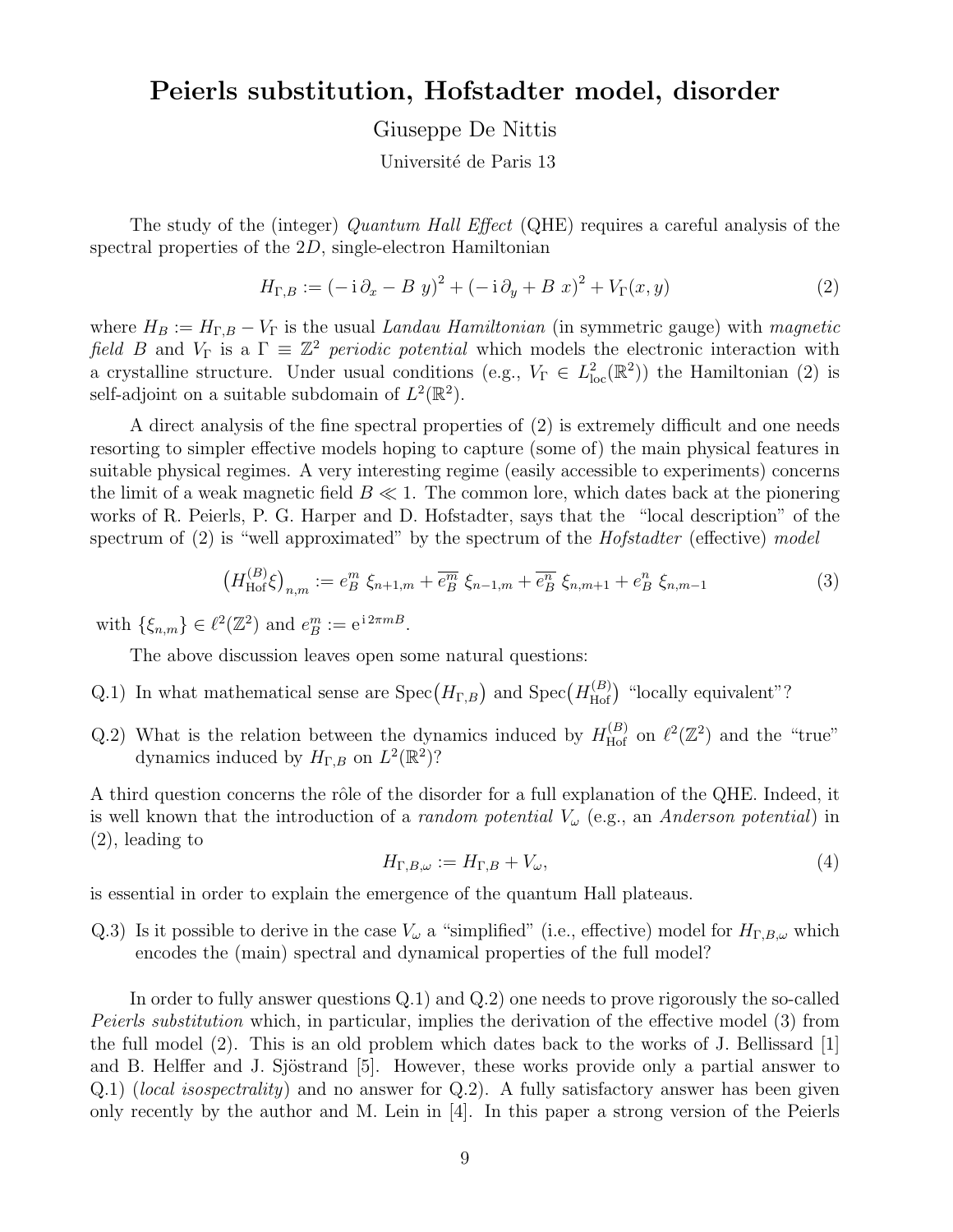substitution is derived by means of a joint application of the *Space-adiabatic perturbation theory* (SAPT) developed by G. Panati, H. Spohn and S. Teufel [6] and the magnetic Weyl quantization developed by M. Măntoiu and R. Purice  $[3]$ . The main result derived in  $[4]$  can be stated as follows:

**Theorem 1.** Assume the existence of a  $S \text{ }\subset \text{ Spec}(H_{\Gamma,B=0})$  separated from the rest of the spectrum  $Spec(H_{\Gamma,B=0}) \setminus S$  by gaps<sup>1</sup>. Then:

(i) Associated to S there exists an an orthogonal projection  $\Pi_B$  in  $L^2(\mathbb{R}^2)$  such that for any  $N \in \mathbb{N}$ 

$$
\left\| [H_{\Gamma,B}; \Pi_B] \right\| \leqslant C_N \ B^N \qquad \text{if} \qquad B \to 0 \tag{5}
$$

where  $C_N > 0$  are suitable constants. The space Ran  $\Pi_B \subset L^2(\mathbb{R}^2)$  is called almostinvariant subspace.

(ii) There exists a reference Hilbert space  $\mathcal{H}_r$  (B-independent), an effective (bounded) operator  $H_B^{\text{eff}}$  on  $\mathcal{H}_r$  and a unitary operator  $U_B$  : Ran  $\Pi_B \to \mathcal{H}_r$  such that for any  $N \in \mathbb{N}$ 

$$
\left\| \left( e^{i t H_{\Gamma,B}} - U_B^{-1} e^{i t H_B^{\text{eff}}} U_B \right) \Pi_B \right\| \leqslant C_N' B^N \left| t \right| \qquad \text{if} \qquad B \to 0. \tag{6}
$$

(iii) If S corresponds to a single Bloch energy band  $E_*$  of the periodic operator  $H_{\Gamma,B=0}$ , then  $\mathcal{H}_{\rm r} \equiv \ell^2(\mathbb{Z}^2)$ . Moreover if the dispersion law for  $E_*$  can be approximated as  $E_*^{\{k_1,k_2\}} =$  $2\cos(k_1) + 2\cos(k_2) + Bf(k_1, k_2)$ , with  $k_1$  and  $k_2$  the Bloch momenta, then

$$
H_B^{\text{eff}} = H_{\text{Hof}}^{(B)} + \mathcal{O}(B) \qquad \text{if} \qquad B \to 0. \tag{7}
$$

Thus, from Theorem 1 one deduces the following answers for Q.1) and Q.2):  $\Pi_B H_{\Gamma,B} \Pi_B$ and  $H_{\text{Hof}}^{(B)}$  are unitarily equivalent up to an error which goes to zero in the limit  $B \to 0$ (asymptotic unitary equivalence); the dynamics generated by  $H_{\text{Hof}}^{(B)}$  approximates the dynamics generated by  $\Pi_B H_{\Gamma,B} \Pi_B$  up to a small error over any macroscopic time-scale  $t \in [0, T]$ .

As a first attempt to answer question Q.3) one could try to combine SAPT-techniques with the randomness induced by  $V_{\omega}$ . However, one of the main ingredients of SAPT is the separation in fast and slow degrees of freedom induced by the periodic structure of  $H_{\Gamma,B=0}$ . This separation (mathematically highlighted by means of a Bloch-Floquet transform) identifies the fast part of the dynamics with the dynamics inside the fundamental cell of the lattice. The slow part is related to the motion at the boundary of adjacent cells and is controlled by the slow variation of the Bloch momenta induced by the weak, but non-zero, magnetic field  $B \ll 1$ . In order to include  $V_{\omega}$  in this schema, one needs to assume that the randomness produces a perturbation in the periodic structure which lives on a scale larger that the typical lenght of the crystal and which becomes larger and larger when  $B \to 0$ . In other words SAPT-tecniques are compatible only with B-dependent random potentials of type

$$
V_{\omega,B}(x,y) := w_{\omega}(B^{-1}x, B^{-1}x)
$$
\n(8)

with  $w_{\omega}$  suitable random variables. If order to overcome the quite unphysical restriction (8) one has to replace the usual Bloch-Floquet transform with some non-commutative extension.

<sup>&</sup>lt;sup>1</sup>This assumption can be relaxed by introducing the notion of *adiabatically decoupled* energy subspace, cf. [6] or [4]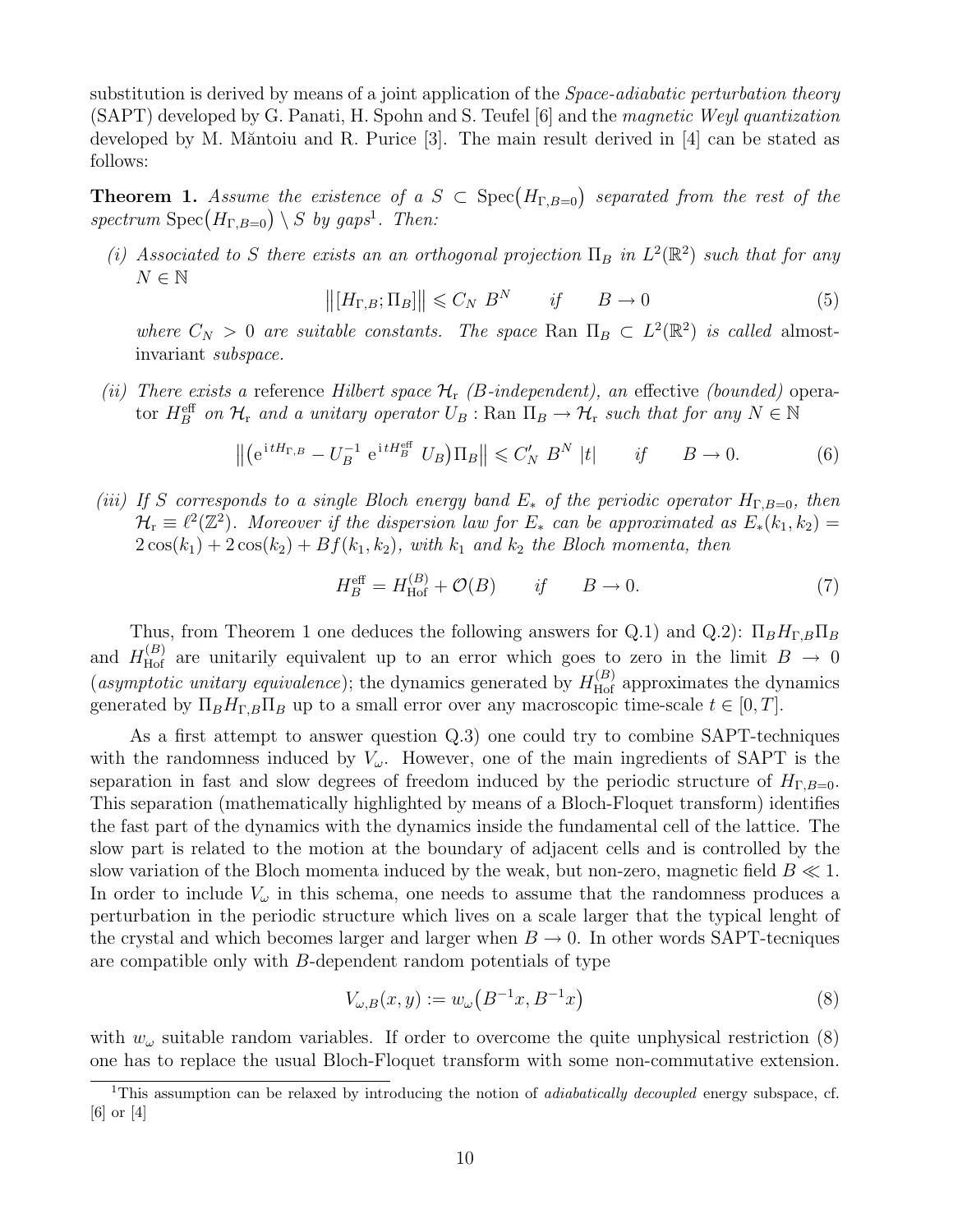An hint in this direction is provided by the Bellissard's idea of replacing the Bloch-Floquet decomposition with the non-commutative notion of crossed product  $C^*$ -algebra [2].

The author would like to thank F. Klopp for many stimulating discussions. The author is supported by the grant ANR-08-BLAN-0261-01.

- [1] J. V. Bellissard. C\*-algebras in solid state physics: 2D electrons in uniform magnetic field. In: Operator Algebras and Applications Vol. 2: Mathematical Physics and Subfactors, E. Evans et al. editors, London Mathematical Society Lecture Note Series vol. 136, Cambridge University Press, 49–76 (1989).
- [2] J. V. Bellissard, H. Schulz-Baldes, A. van Elst. The noncommutative geometry of the quantum Hall effect. J. Math. Phys., 35: 5373–5471, 1994.
- [3] M. Măntoiu, R. Purice. The Magnetic Weyl Calculus. *J. Math. Phys.*  $45(4)$ :  $233-260$ , 2004.
- [4] G. De Nittis, M. Lein. Applications of Magnetic Ψ-DO Techniques to Space-adiabatic Perturbation Theory. Rev. Math. Phys. 23(3): 233–260, 2011.
- [5] B. Helffer, J. Sjöstrand. Équation de Schrödinger avec champ magnétique et équation de Harper. In Schrödinger Operators (Proceedings of the Nordic Summer School in Mathematics, Sandbjerg Slot, Denmark, 1988), Lecture Notes in Physics, 345:118–197, 1989.
- [6] G. Panati, H. Spohn, S. Teufel. Effective dynamics for Bloch electrons: Peierls substitution and beyond. Comm. Math. Phys., 242: 547–578, 2003.

# Determinants of Elliptic Operators

### Leonid Friedlander

University of Arizona

I will give a historical overview of how the notion of the determinant was being developed, starting from Leibniz. Certain problems arise when one goes from matrices to operators acting in infinite-dimensional spaces. I will discuss how to use different regularization techniques to deal with these problems. In particular, I will discuss determinants of elliptic differential operators, and anomalies that are associated with regularization procedures.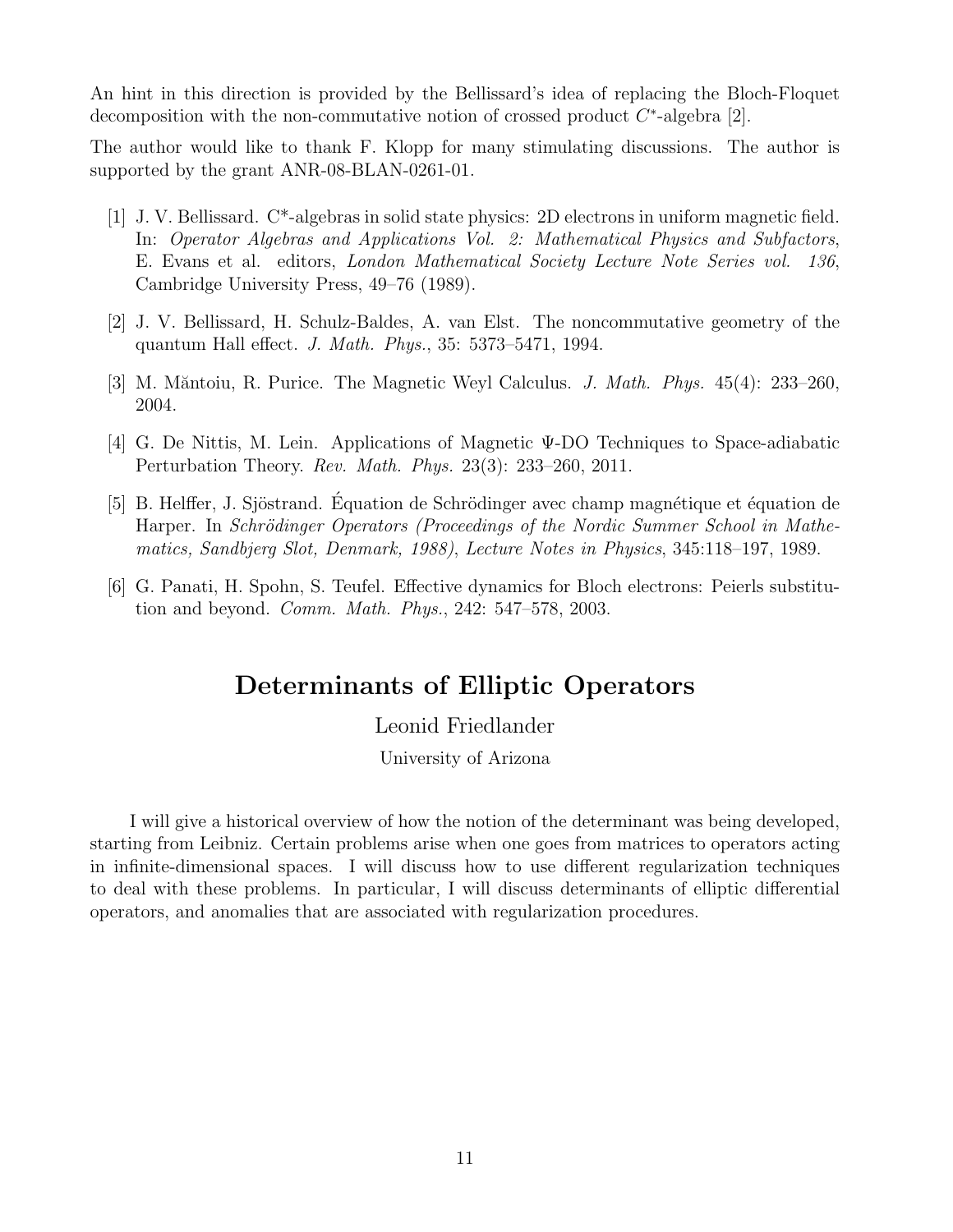# Adiabatic evolution and dephasing

Gian Michele Graf

ETH Zurich

#### Joint work with Y. Avron, M. Fraas, P. Grech and O. Kenneth

Lindbladians are generators of the effective dynamics of open quantum systems. We focus on dephasing Lindbladians. Like Hamiltonians of isolated quantum mechanical system, but in contrast to generic Lindbladians, they exhibit several stationary states. We will provide examples.

The adiabatic evolution of an isolated quantum mechanical system exhibits no irreversible transitions if its Hamiltonian undergoes a slow, temporary time-dependence. By contrast, if a dephasing Lindbladian undergoes such a change, transitions are typically irreversible. I'll present a formulation of the adiabatic theorem which accounts for the different kinds of transition, though treating Hamiltonian and Lindbladian dynamics on equal footing.

We'll then present an application to transport and linear response theory. In the context of dephasing Lindbladians, the coefficients of dissipative conductance are determined by the Fubini-Study metric, while their non-dissipative counterparts are determined by the adiabatic curvature. If the metric and the (symplectic) curvature form are compatible, in the sense of defining a Khler structure, then the non-dissipative resistance coefficients are immune to dephasing. We give some examples of compatible systems.

## Spectral estimates of resolvent differences

### Gerd Grubb

Copenhagen University

M. Sh. Birman showed in 1962 that the difference between the resolvents of two selfadjoint realizations of a second-order elliptic operator, on a domain in  $\mathbb{R}^n$  with compact boundary, is in the weak Schatten class  $\mathfrak{S}_p$  for  $p = (n-1)/2$ , i.e., it is compact with eigenvalues  $\mu_i$  that are  $O(j^{-2/(n-1)})$ . Later works have obtained limit formulas (Weyl-type spectral asymptotic estimates) and have extended the scope to higher-order problems with various boundary conditions. We give an account of the development, including some recent progress: A Weyl-type formula for *mixed problems* for the Laplacian, that measures the area of the part of the boundary where the Neumann condition is imposed. Important tools are here: Krein resolvent formulas and nonstandard pseudodifferential operators.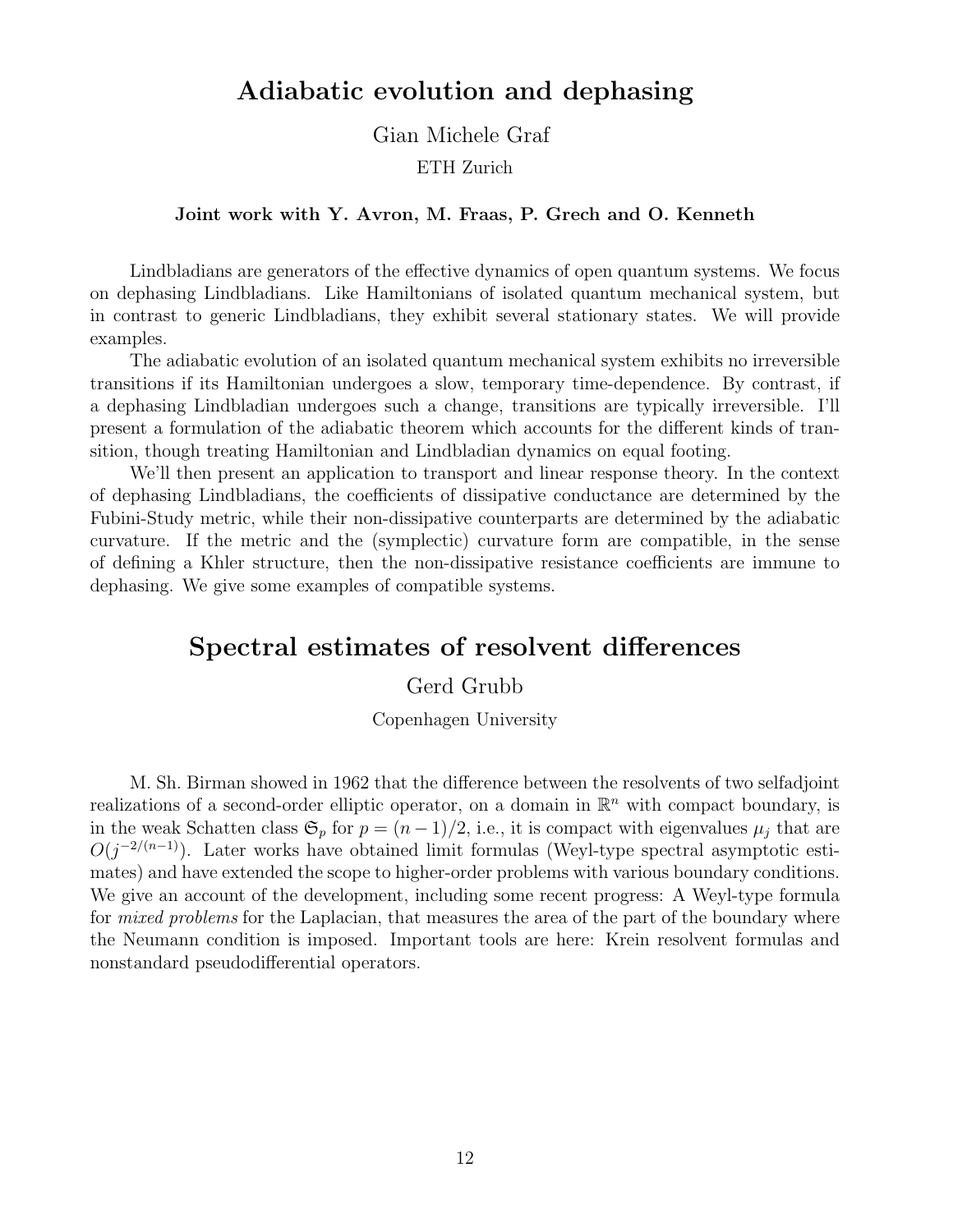# Smoothness and analyticity of perturbation expansions in QED

### I. Herbst

University of Virginia

### Joint work with David Hasler

Consider the operators

$$
H^{(1)} = \sum_{n=1}^{N} (p_j + gA_{\Lambda}(\beta x_j))^2 + V(x_1, \dots, x_N) + H_f
$$
\n
$$
H^{(2)} = \sum_{n=1}^{N} (p_j^2 + 2gp_j \cdot A_{\Lambda}(\beta x_j)) + V(x_1, \dots, x_N) + H_f
$$
\n(9)

describing an atom interacting with the quantized electromagnetic field on the Hilbert space  $\mathcal{H} = L^2_a(R^{3N}; \mathcal{F})$ , the space of N spinless antisymmetric electrons and an arbitrary number of photons. We show under the main assumptions that V is symmetric and rotation invariant, and that if

$$
\sum_{n=1}^N p_j^2 + V(x_1, \cdots, x_N)
$$

has a unique ground state, then for small  $q, H^{(1)}$  and  $H^{(2)}$  have unique ground states, which have convergent expansions of the form

$$
\psi=\sum_{n=0}^\infty g^n\psi_\beta
$$

where the coefficients are  $C^{\infty}$  in  $\beta$ . Similarly for the ground state energy.

### Spectral Minimal Partitions

### Thomas Hoffmann-Ostenhof

#### University of Vienna

### Joint work with Bernard Helffer and Susanna Terracini; some important numerical work was contributed by Virginie Bonnaillie Noël

Consider a domain  $\Omega \subset \mathbb{R}^2$  and a partition of  $\Omega$  into k pairwise disjoint open sets,  $D_1, D_2, \ldots, D_k$ . Associate to each of the  $D_i$  the corresponding lowest Dirichlet eigenvalue  $\lambda_1(D_i) = \inf_{u \in C_0^{\infty}(D_i)} ||\nabla u||^2 / ||u||^2$ . Take the infimum of  $\max_{i \leq k} \lambda_1(D_i)$  over all k-partitions and call it  $\mathfrak{L}_k(\Omega)$ . A partition for which the infimum is a minimum is called a spectral minimal partition  $\mathcal{P}_k(\Omega)$ .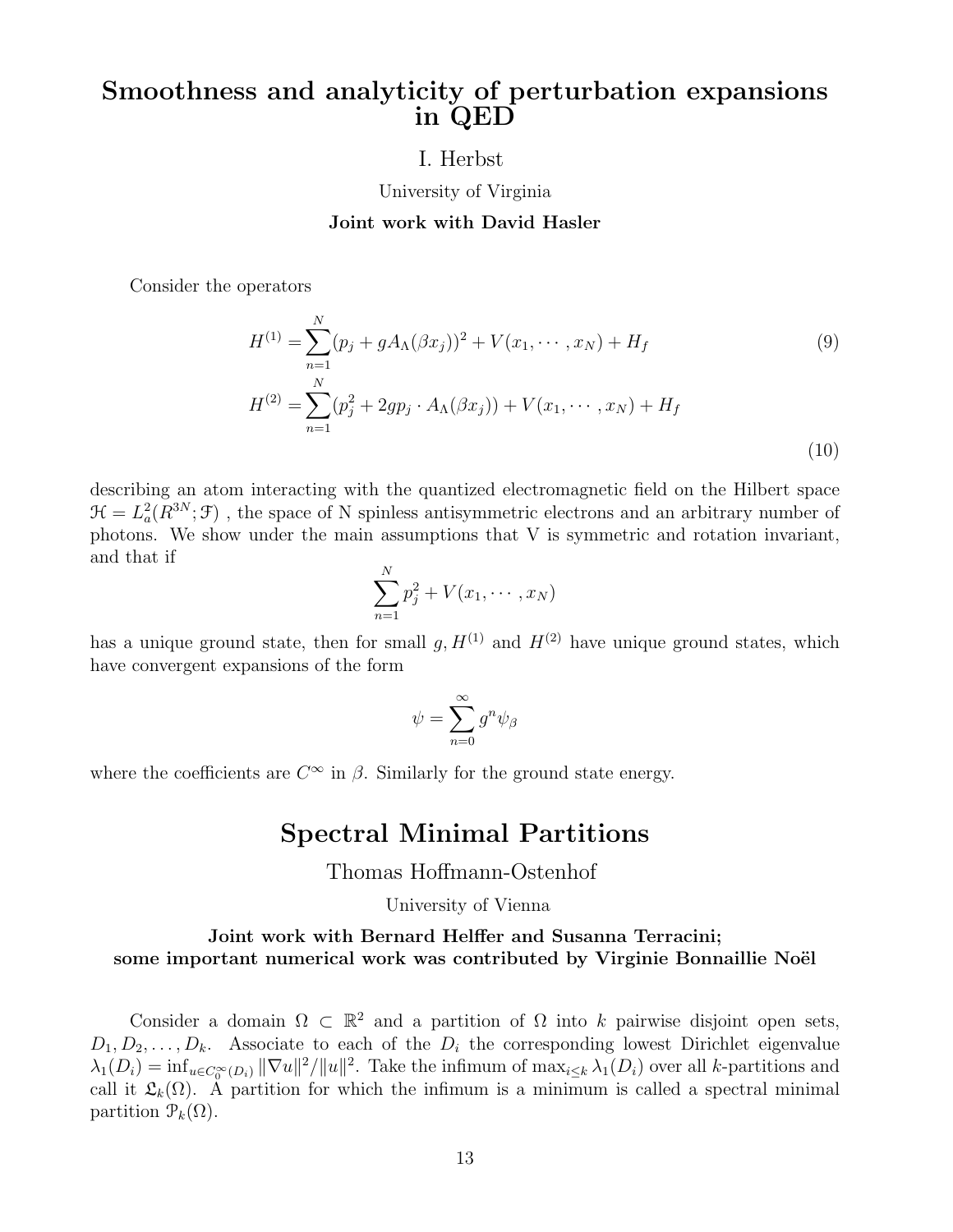In this talk we will review some properties of the  $\mathfrak{L}_k(\Omega)$  and their associated  $\mathfrak{P}_k(\Omega)$ . In particular, relations of the  $\mathfrak{L}_k(\Omega)$  with the spectrum of the Drichlet Laplacian for  $\Omega$  and the relation between the  $\mathcal{P}_k(\Omega)$  with the eigenfunctions and their nodal domains are discussed. Finally, we present a new approach characterizing those  $\mathfrak{L}_k(\Omega)$  and  $\mathfrak{P}_k(\Omega)$  with the help of Aharonov Bohm problems.

# Schrödinger operators with singular magnetic fields supported by a circle in  $\mathbb{R}^3$

Akira Iwatsuka<sup>1</sup> and Takuya Mine<sup>2</sup>

<sup>1</sup> Kyoto Institute of Technology <sup>2</sup> Setsunan University

We consider the Schrödinger operator  $H_{\epsilon}$  in  $\mathbb{R}^{3}$  with a magnetic field supported in a torus of thickness  $\epsilon > 0$ , which is generated by a toroidal solenoid. We prove that  $H_{\epsilon}$  converges to an operator  $H_0$  in the norm resolvent sense as  $\epsilon \to 0$ , if we choose the gauge of the vector potential appropriately. The limit operator  $H_0$  is the Schrödinger operator with a singular magnetic field supported on a circle.

A result of this type is obtained in the two-dimensional case by Tamura [4]. Tamura's result is concerned with the Aharonov-Bohm effect (see [1]). The Aharonov-Bohm effect had caused a lot of controversies among physicists until in 1986 a decisive experiment using a toroidal magnetic field enclosed by a superconductive material was carried out by Tonomura et al.  $([5], \text{see also } [3]).$ 

We have shown in our previous work [2] as an attempt to give a model for Tonomura's experiment that, if we choose the magnetic field and the vector potential appropriately, then  $H_{\epsilon}$ converges in the norm resolvent sense to some operator  $H_0$ , which is the Schrödinger operator with a singular magnetic field supported on a circle.

We like to present some improvements of this result: First we show the choice of the three dimensional magnetic fields  $B_{\epsilon}$  is arbitrary in the sense that, if  $B_{\epsilon}$  are of the form given in the condition  $(A2)$  below, the two dimensional magnetic field b is arbitrary as far as it satisfies the assumption (A1) below. Second we show "the norm resolvent convergence" of the Schrödinger operators defined on the exterior region  $\mathbb{R}^3 \setminus \mathcal{T}_{\epsilon}$  with Dirichlet boundary conditions as  $\epsilon$  tends to zero, where  $\mathcal{T}_{\epsilon}$  is the torus of thickness  $\epsilon$  around a fixed circle and where we should interpret the meaning of the norm resolvent convergence appropriately since the operators considered are defined on different domains.

We like to give some more detailed description about our main theorem. We consider magnetic Schrödinger operators on  $\mathbb{R}^3$ 

$$
H_{\epsilon} = (D - A_{\epsilon})^2 = \sum_{j=1}^3 (D_j - A_{\epsilon,j})^2,
$$

where  $0 \leq \epsilon < \epsilon_0$  ( $\epsilon_0$  is some positive constant),  $D_j = \frac{1}{i}$  $\frac{1}{i}\partial_{j},\ \partial_{j}=\frac{\partial}{\partial x}$  $\frac{\partial}{\partial x_j}, D = {^t(D_1, D_2, D_3)}$  and  $A_{\epsilon} = {}^{t}(A_{\epsilon,1}, A_{\epsilon,2}, A_{\epsilon,3})$ . The magnetic field  $B = {}^{t}(B_1, B_2, B_3)$  corresponding to a vector potential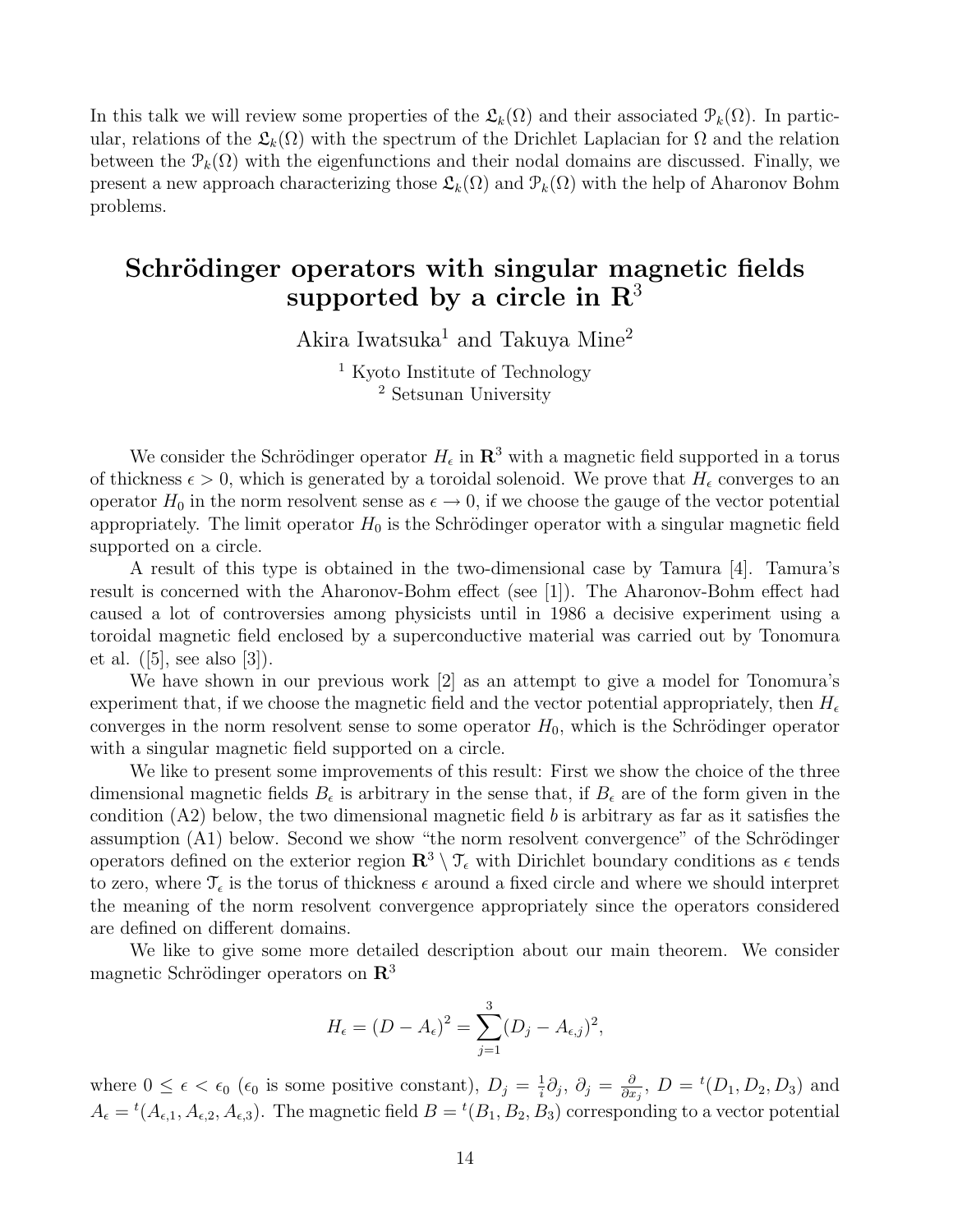$A = {}^{t}(A_1, A_2, A_3)$  is given by  $B = \nabla \times A = {}^{t}(\partial_2 A_3 - \partial_3 A_2, \partial_3 A_1 - \partial_1 A_3, \partial_1 A_2 - \partial_2 A_1)$ . We denote

$$
B_{\epsilon} = \nabla \times A_{\epsilon}.\tag{11}
$$

We shall define our magnetic fields as follows. Let  $a > \epsilon_0$  be a constant. We introduce a local coordinate

$$
x = \begin{pmatrix} x_1 \\ x_2 \\ x_3 \end{pmatrix} = \begin{pmatrix} (a + -\tau \cos \phi) \cos \theta \\ (a + -\tau \cos \phi) \sin \theta \\ \tau \sin \phi \end{pmatrix},
$$

where  $0 \leq \tau < a$ ,  $\phi \in \mathbf{R}/2\pi\mathbf{Z}$ ,  $\theta \in \mathbf{R}/2\pi\mathbf{Z}$ . We denote the torus  $\{\tau < \epsilon\} = \mathfrak{T}_{\epsilon}$  for  $0 < \epsilon \leq a$ , the circle  $\{\tau = 0\} = \mathcal{C}$ , and the unit vector fields around the  $x_3$  axis  $e_{\theta} = {}^{t}(-\sin \theta, \cos \theta, 0)$ . We need the following conditions

(A1) Let 
$$
E := \{(x_1, x_2) \in \mathbb{R}^2 | x_1^2 + -x_2^2 < 1 \}
$$
 and  $b \in C_0^{\infty}(E; \mathbb{R})$  satisfying  

$$
\int_E b(x_1, x_2) dx_1 dx_2 = 2\pi \alpha, \quad \alpha \in \mathbb{R} \setminus \mathbb{Z}.
$$

(A2) For  $0 < \epsilon < \epsilon_0$ , we assume  $B_{\epsilon} \in C^{\infty}(\mathbf{R}^3; \mathbf{R})^3$ , supp  $B_{\epsilon}$  is contained in the open torus  $\mathcal{T}_{\epsilon}$ and in this torus

$$
B_{\epsilon} = -\frac{1}{\epsilon^2}b\left(\frac{\tau\cos\phi}{\epsilon}, \frac{\tau\sin\phi}{\epsilon}\right)e_{\theta}.
$$

(A3) For  $\epsilon = 0$ , we assume  $B_{\epsilon} \in \mathcal{D}'(\mathbf{R}^3; \mathbf{R})^3$  (the vector-valued distributions on  $\mathbf{R}^3$ ) and

$$
B_0 = -2\pi\alpha\delta_{\mathcal{C}}e_{\theta},
$$

where  $\delta_{\mathcal{C}}$  is the delta measure on the circle  $\mathcal{C}$ .

(A4) For  $0 < \epsilon < \epsilon_0$ ,  $A_{\epsilon} \in C_0^{\infty}(\mathbf{R}^3; \mathbf{R})^3$ . For  $\epsilon = 0$ ,  $A_0 \in C^{\infty}(\mathbf{R}^3 \setminus \mathcal{C}; \mathbf{R})^3 \cap L^1(\mathbf{R}^3; \mathbf{R})^3$ , and the support of  $A_0$  is compact in  $\mathbb{R}^3$ .  $A_{\epsilon}$  satisfies (11) for  $0 \leq \epsilon < \epsilon_0$ .

Our main result is that, if  ${B_{\epsilon}}_{0 \leq \epsilon \leq \epsilon_0}$  are given by  $(A1)$ – $(A3)$ , then there exist vector potentials  $\{A_{\epsilon}\}_{0\leq\epsilon<\epsilon_0}$  satisfying (A4) such that  $H_{\epsilon}$  converges to  $H_0$  in the norm resolvent sense, as  $\epsilon$  tends to 0. We note that the magnetic potential  $A_0$  does not belong to  $L^2(\mathbf{R}^3)$  near the circle C so that we should define the selfadjoint operator  $H_0$  imposing the Dirichlet conditions on C.

### References

- [1] Y. Aharonov and D. Bohm. Significance of electromagnetic potentials in the quantum theory. Phys. Rev. 115: 485–491, 1959.
- [2] A. Iwatsuka, T. Mine and S. Shimada. Norm resolvent convergence to Schrödinger operators with infinitesimally thin toroidal magnetic fields. Spectral and Scattering Theory for Quantum Magnetic Systems (CIRM, Marseille, 2008), Contemporary Mathematics, 500: 139–151, 2009.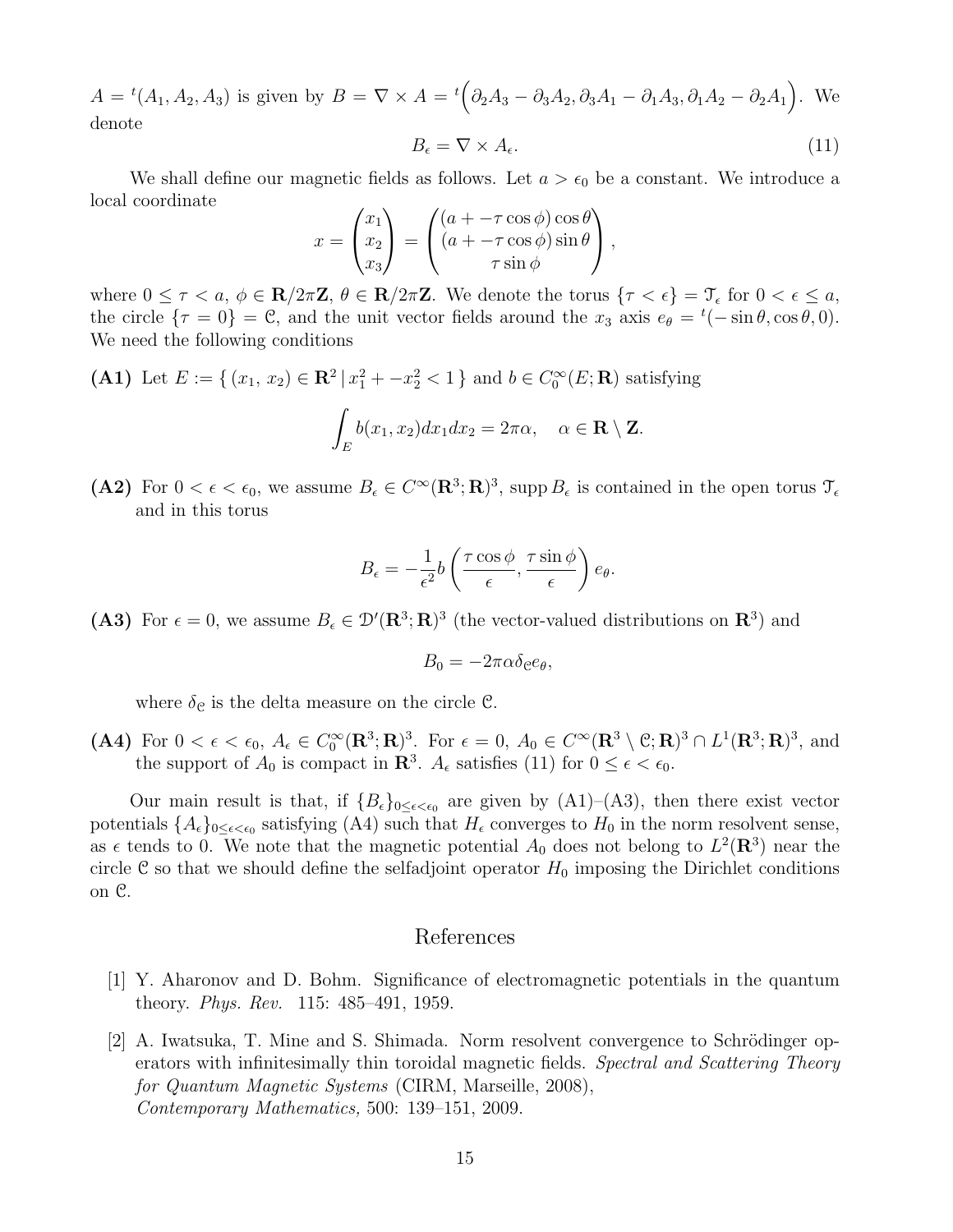- [3] M. Peshkin and A. Tonomura. The Aharonov-Bohm effect. Lecture Notes in Physics, 340, 1989.
- [4] H. Tamura. Norm resolvent convergence to magnetic Schrödinger operators with point interactions. Rev. Math. Phys. 13(4):465–511, 2001.
- [5] A. Tonomura, N. Osakabe, T. Matsuda, T. Kawasaki, J. Endo, S. Yano and H. Yamada. Evidence for Aharonov-Bohm effect with magnetic field completely shielded from electron wave. *Phys. Rev. Lett.* 56(8): 792–795, 1986.

# On Global Attractors of Nonlinear Hyperbolic PDEs

### Alexander Komech

Vienna University and Institute for the Information Transmission Problems of RAS

Supported partly by the Alexander von Humboldt Research Award, and grants of FWF and RFBR

We consider Klein-Gordon and Dirac equations coupled to  $U(1)$ -invariant nonlinear oscillators. The solitary waves of the coupled nonlinear system form two-dimensional submanifold in the Hilbert phase space of finite energy solutions. Our main results read as follows:

Theorem Let all the oscillators be strictly nonlinear. Then any finite energy solution converges, in the long time limit, to the solitary manifold in the local energy seminorms.

The investigation is inspired by Bohr's postulates on transitions to quantum stationary states. The results are obtained for:

- 1D KGE coupled to one oscillator  $[1,2,3]$ , and to finite number of oscillators  $[4]$ ;
- nD KGE and Dirac eqns coupled to one oscillator via mean field interaction [5,6].

### References

- [1] A.I. Komech. On attractor of a singular nonlinear  $U(1)$ -invariant Klein-Gordon equation. Proceedings of the 3<sup>r</sup>d ISAAC Congress, Berlin, 599-611, 2003.
- [2] A.I. Komech, A.A. Komech. On global attraction to solitary waves for the Klein-Gordon equation coupled to nonlinear oscillator. C. R., Math., Acad. Sci. Paris  $343(2):111-114$ , 15 July 2006.
- [3] A.I. Komech, A.A. Komech. Global attractor for a nonlinear oscillator coupled to the Klein-Gordon field. Arch. Rat. Mech. Anal. 185: 105–142, 2007.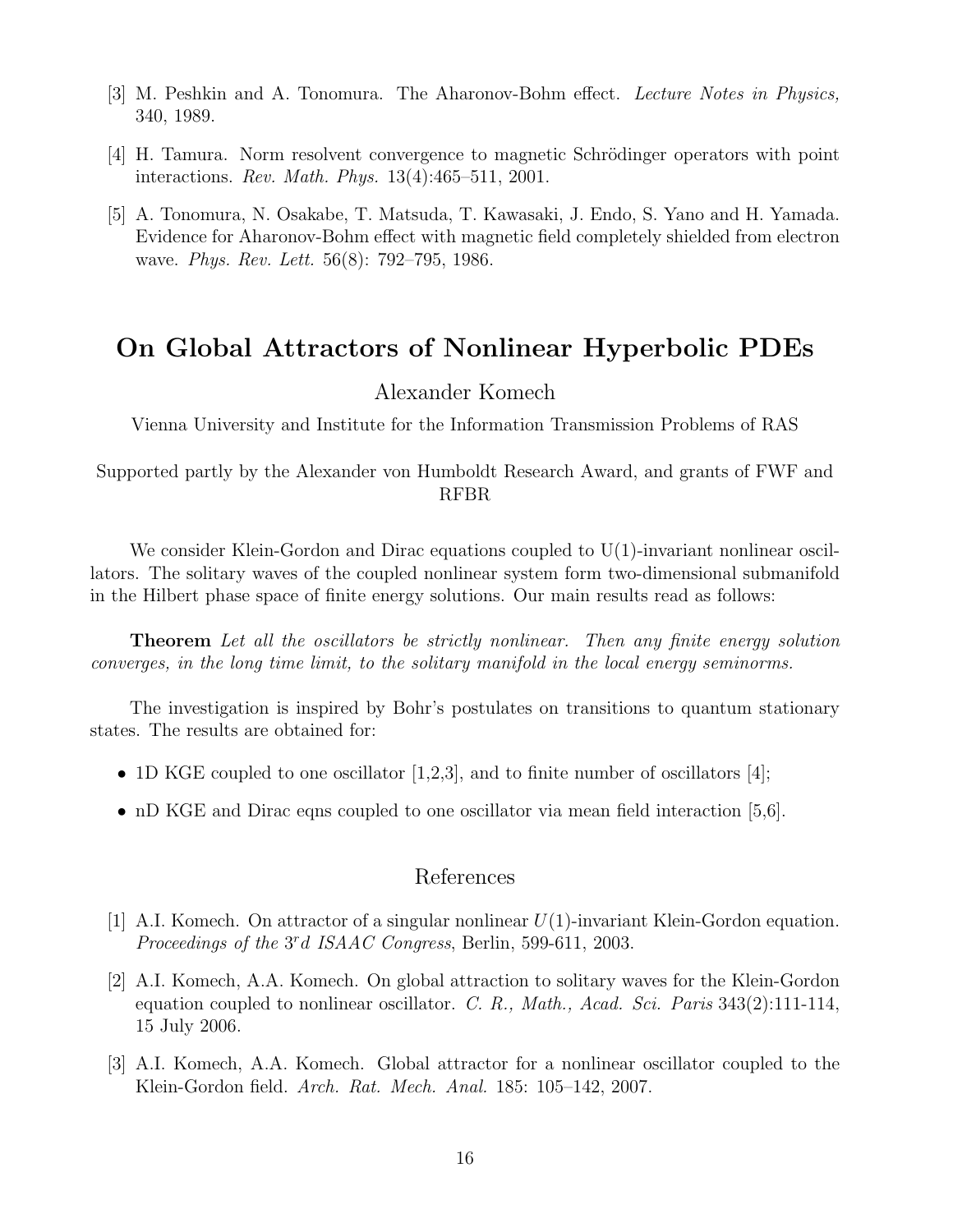- [4] A.I. Komech, A.A. Komech. On global attraction to solitary waves for the Klein-Gordon field coupled to several nonlinear oscillators. J. des Mathematiques Pures et App. 93: 91–111, 2010. arXiv:math/0702660
- [5] A.I. Komech, A.A. Komech. Global attraction to solitary waves for Klein-Gordon equation with mean field interaction. Annales de l'IHP-ANL, 26(3): 855–868, 2009. arXiv:math-ph/0711.1131
- [6] A.I. Komech, A.A. Komech. Global attraction to solitary waves for nonlinear Dirac equation with mean field interaction.  $SIAM$  J. Math. Analysis, 42(6): 2944–2964, 2010.

## On asymptotic stability of kinks for relativistic Ginzburg-Landau equation

### Elena Kopylova

### IITP RAS

We consider nonlinear relativistic wave equation in one space dimention

$$
\ddot{\psi}(x,t) = \psi''(x,t) + F(\psi(x,t)), \quad x \in \mathbb{R}, \quad F(\psi) = -U'(\psi) \quad (1)
$$

where  $U(\psi)$  is a Ginzburg-Landau potential:  $U(\psi) \sim (\psi^2 - 1)^2/4$ .

There exist a "kink" - nonconstant finite energy solution  $s(x) \sim \tanh(x/\sqrt{2})$  of stationary equation. Then the moving kinks or solitary waves

$$
s_{q,v}(t) = s(x - vt - q), \quad q, v \in \mathbb{R}, \quad |v| < 1, \quad \gamma = 1/\sqrt{1 - v^2}
$$

are the solutions to equation (1). Our main results are the following asymptotics

$$
(\psi(x,t), \dot{\psi}(x,t)) \sim (s_{q_{\pm},v_{\pm}}(x-v_{\pm}t-q_{\pm}), \dot{s}_{q_{\pm},v_{\pm}}(x-v_{\pm}t-q_{\pm})) + W_0(t)\Phi_{\pm}, \quad t \to \pm \infty
$$

for solutions to (1) with initial states close to the kink. Here  $W_0(t)$  is the dynamical group of the free Klein-Gordon equation,  $\Phi_{\pm}$  are the corresponding asymptotic states, and the remainder converges to zero  $\sim t^{-1/2}$  in the "global energy norm" of the Sobolev space  $H^1(\mathbb{R}) \oplus L^2(\mathbb{R})$ . Crucial role in the proof play our recent results on weighted energy decay for the Klein-Gordon equations.

### References

[1] E. Kopylova, A. Komech. On asymptotic stability of moving kink for relativistic Ginsburg-Landau equation. Accepted in Comm. Math. Phys. ArXiv: 0910.5538.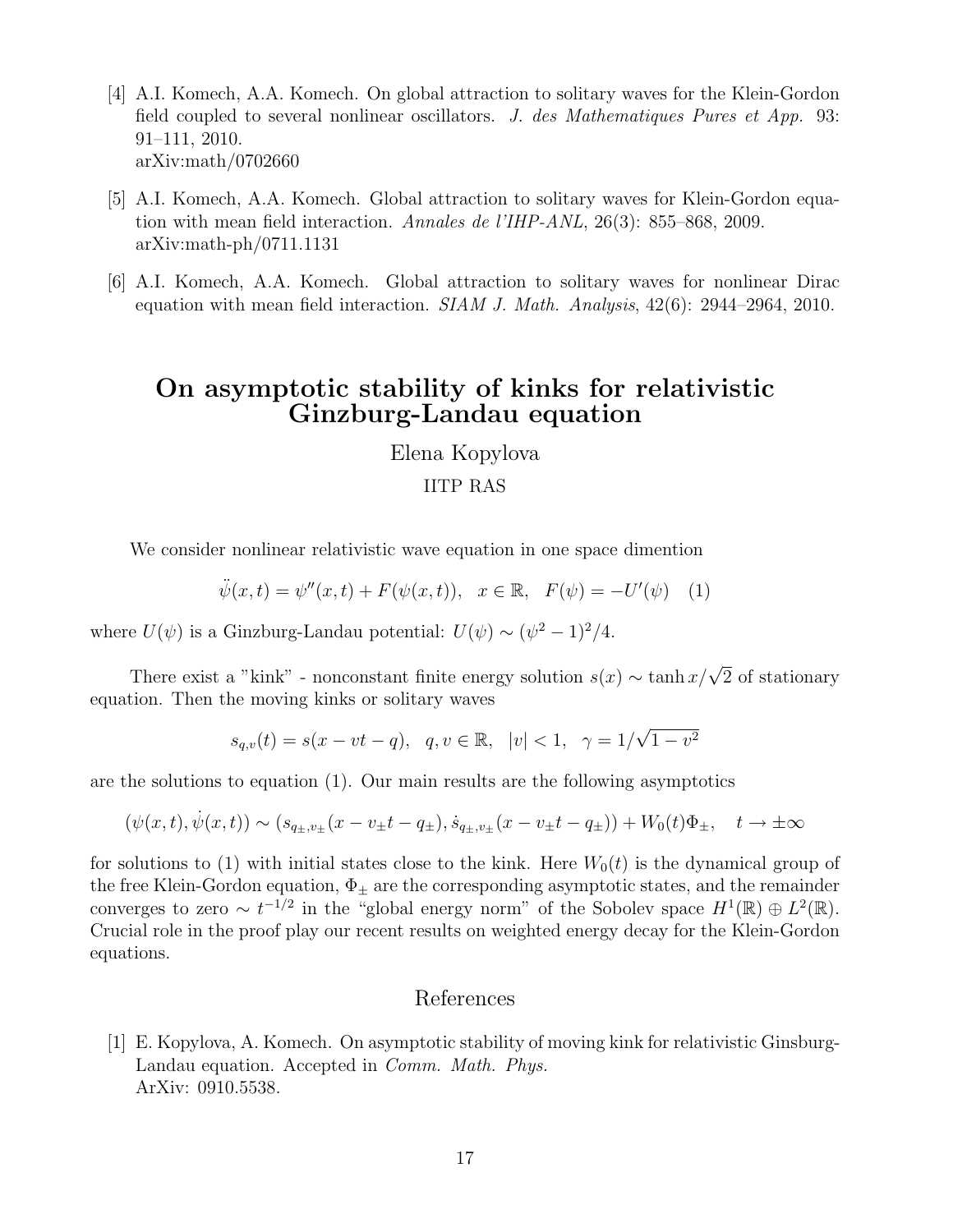[2] A. Komech, E. Kopylova. Weighted energy decay for 1D Klein-Gordon equation. Comm. PDE, 35(2):353-374, 2010.

# Lowner equation and integrable systems

Evgeny Korotyaev

St.Petersburg State University

We study the relationship between the action-angle variables for the KDV ( and defocussing NLS) equation on the circle and the Marchenko-Ostrovski parameters. In our analysis a new approach is demonstrated. The main tool is the Löwner type equation for the quasimomentum.

# On level spacings for Jacobi operators

Yoram Last

Hebrew University of Jerusalem

The talk will discuss some recent results concerning the spacings of eigenvalues for restrictions of self-adjoint Jacobi operators to large "boxes" and their connections with other spectral and dynamical properties of these operators. A central focus will be the phenomenon of "clock behavior" often associated with absolutely continuous spectrum.

# Inverse Problem of the Theory of Small Oscillations

Vladimir Marchenko

Institute for Low Temperature Physics, Kharkov, Ukraine

The small oscillations of a finite system A of material points (particles) interacting between themselves and with an external field are considered. It is assumed that only the oscillations of a part  $A_0 \subset A$  are known. Necessary and sufficient conditions for the restoring of the oscillations of the whole system are given. A method (an algorithm) for the restoring is also presented.

## Orthogonal Polynomials, Quasiperiodic Jacobi Matrices and Random Matrices

Leonid Pastur

Institute for Low Temperature Physics, Kharkov, Ukraine

We discuss recent results on asymptotics of orthogonal polynomials stressing their spectral aspects and similarity in two cases considered. They concern the polynomials orthonormal on a finite union of disjoint intervals with respect to the Szegö weight and polynomials orthonormal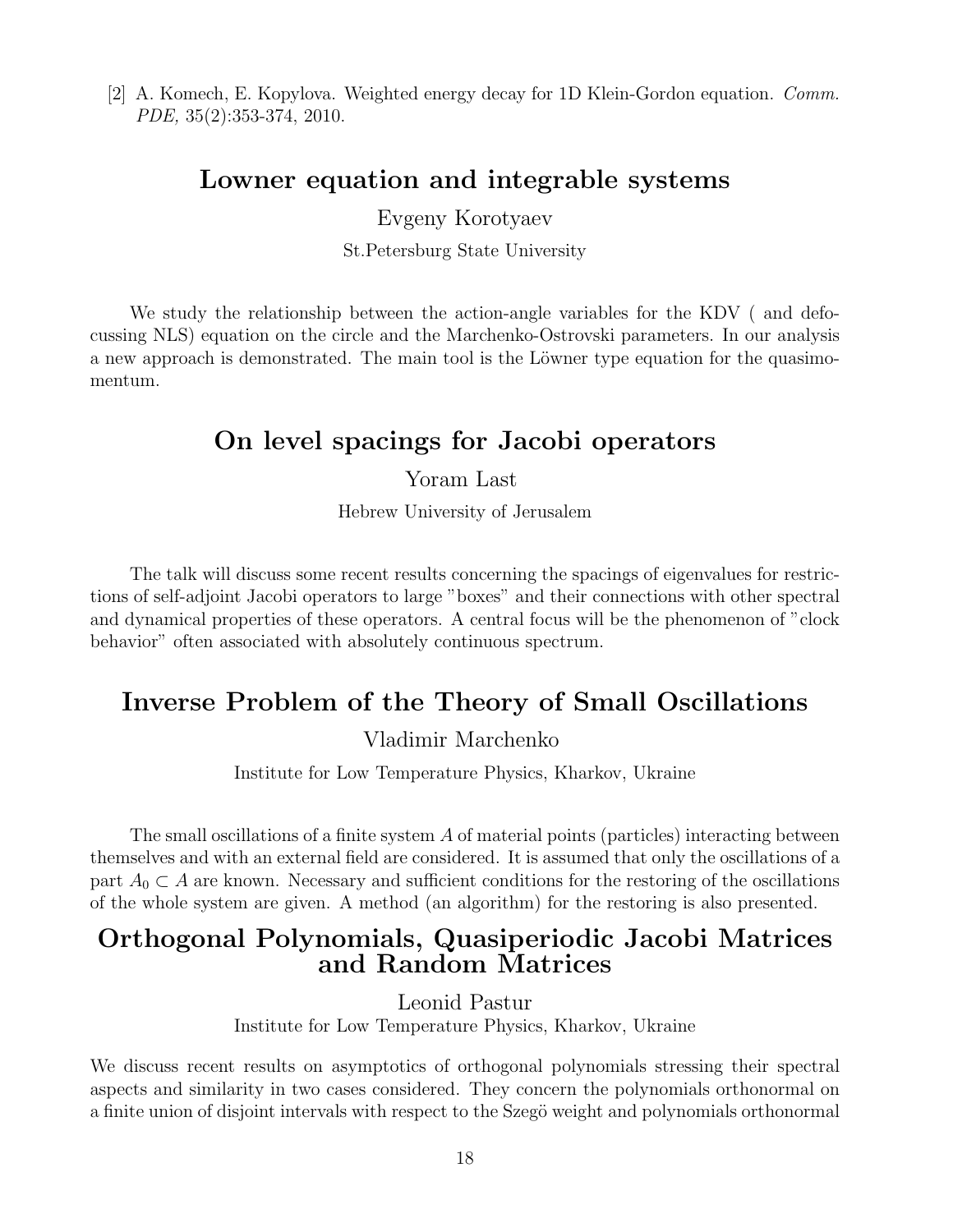on the whole axis with respect to varying weights and having the same union of intervals as the set of oscillations of asymptotics. In both cases we construct double infinite Jacobi matrices with generically quasiperiodic coefficients and show that each of them is an isospectral deformation of another. Related results on asymptotic eigenvalue distribution of a class of random matrices of large size are also briefly discussed.

# On eigenvalues distribution of a one-dimensional random Schrödinger operator

Vladimir Pchelin

The talk is devoted to a study of the counting function of a one-dimensional random Schrödinger operator on a finite length interval with the Dirichlet boundary conditions. The model is the continuous Anderson model, the single site potential is the Dirac mass, the coupling constants are assumed to be iid random variables. We also assume that each of them has a continuous density v, and that  $v(0) \neq 0$ . It's proven that, under some additional (not too restrictve) conditions, the distribution of the centered and properly normalized counting function converges weakly to the normal distribution as the length of the interval where one considers the Schrödinger operator tends to infinity.

# On singularity formation in geometric evolution equations

Igor Rodnianski

Princeton

The talk will review recent results on singularity formation for the Wave and Schrodinger Map problems. In both cases we uncover a large class of solutions, arising from smooth data, which break down in finite time via concentration of a bubble containing a harmonic map.

# A new estimate in the subspace perturbation problem

Albrecht Seelmann

J.Gutenberg-Universität Mainz

#### This talk is based on a joint work with K. A. Makarov

We study the problem of variation of spectral subspaces for bounded linear self-adjoint operators. We obtain a new estimate on the norm of the difference of two spectral projections associated with isolated parts of the spectrum of the perturbed and unperturbed operators.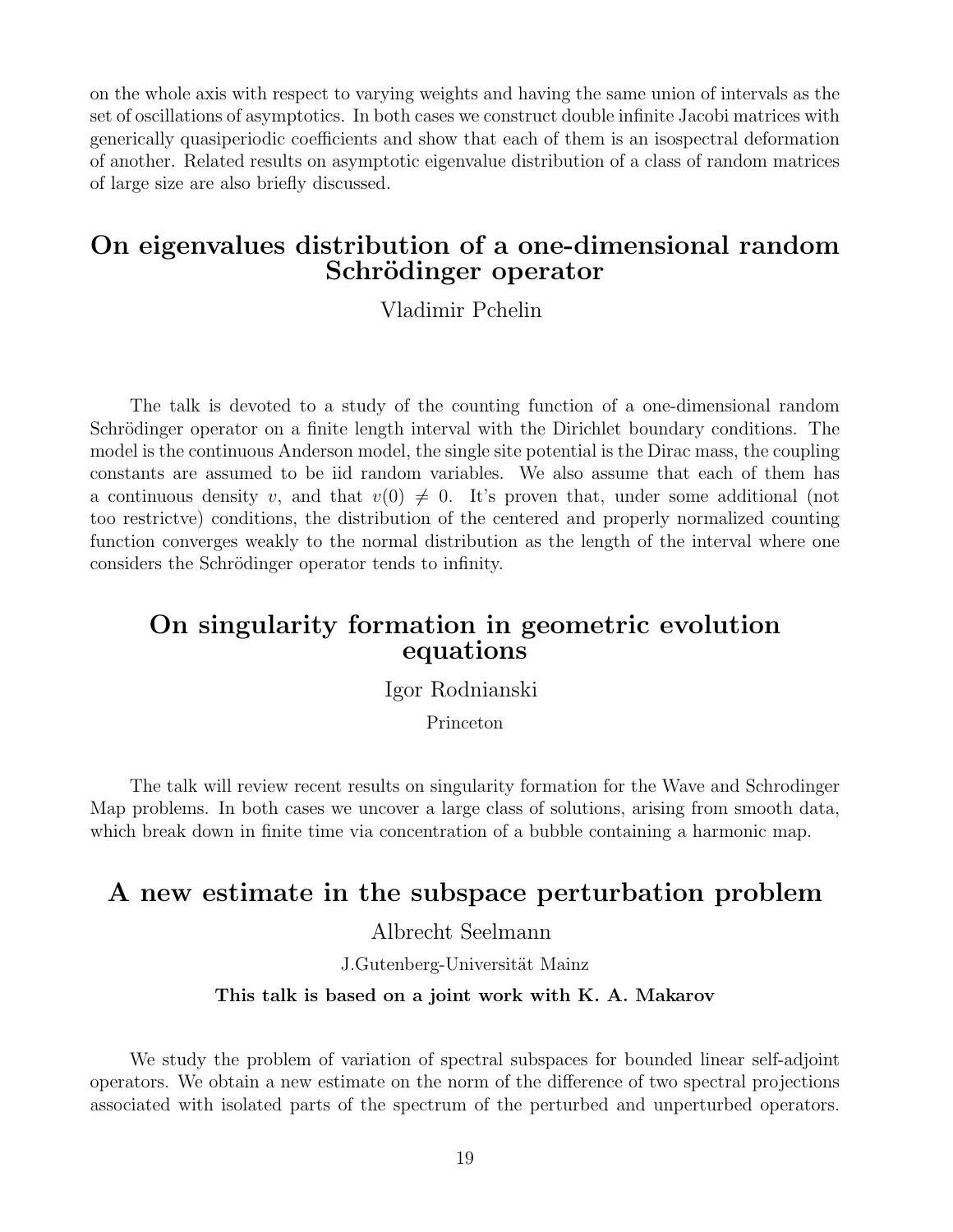This improves a result obtained earlier by Kostrykin, Makarov and Motovilov in [Trans. Amer. Math. Soc. (2007)].

## Harmonic analysis of uniformly distributed point sets

Maxim Skriganov

Steklov Institute, St.Petersburg

We will discuss applications of harmonic analysis to the theory of uniformly distributed point sets in the unit cube. Such an approach turns out to be highly efficient and allows to look at the discrepancy theory from new standpoints. As an illustration we will give a new proof of the classical result of Chen on the existence of point sets with the minimum order of the  $L_q$ -discrepancies. The original proof of this theorem was relaying on rather elaborate combinatorial arguments. We will show that the results of such type are intimately related with lacunarity and statistical independence of certain functional series. Particularly, Chen's theorem turns out to be a corollary of Khinchin's inequality for the Rademacher functions.

Below, we list references that can be useful in the context of this talk.

### References

- [1] J.Beck, W.W.L.Chen. Irregularities of distributions, Cambridge Univ. Press, 1987.
- [2] M.M.Skriganov. Harmonic analysis on totally disconnected groups and irregularitie of distributions. J. reine angew. Math. 600: 25-49, 2006.
- [3] M.M.Skriganov. Khinchin's inequlity and Chen's theorem (in Russian), Preprint PDMI, 2010; to appear in Algebra i Analiz, 23(4): 179-204.

## A family of anisotropic integral operators and behaviour of its maximal eigenvalue

Boris Mityagin<sup>1</sup> and Alexander Sobolev<sup>2</sup>

<sup>1</sup> Ohio State University <sup>2</sup> University College London

We study the family of compact integral operators  $\mathbf{K}_{\beta}$  in  $L^2(\mathbb{R})$  with the kernel

$$
K_{\beta}(x, y) = \frac{1}{\pi} \frac{1}{1 + (x - y)^2 + \beta^2 \Theta(x, y)},
$$

depending on the parameter  $\beta > 0$ , where  $\Theta(x, y)$  is a symmetric non-negative homogeneous function of degree  $\gamma \geq 1$ . The main result is the following asymptotic formula for the maximal eigenvalue  $M_{\beta}$  of  $\mathbf{K}_{\beta}$ :

$$
M_{\beta} = 1 - \lambda_1 \beta^{\frac{2}{\gamma+1}} + o(\beta^{\frac{2}{\gamma+1}}), \beta \to 0,
$$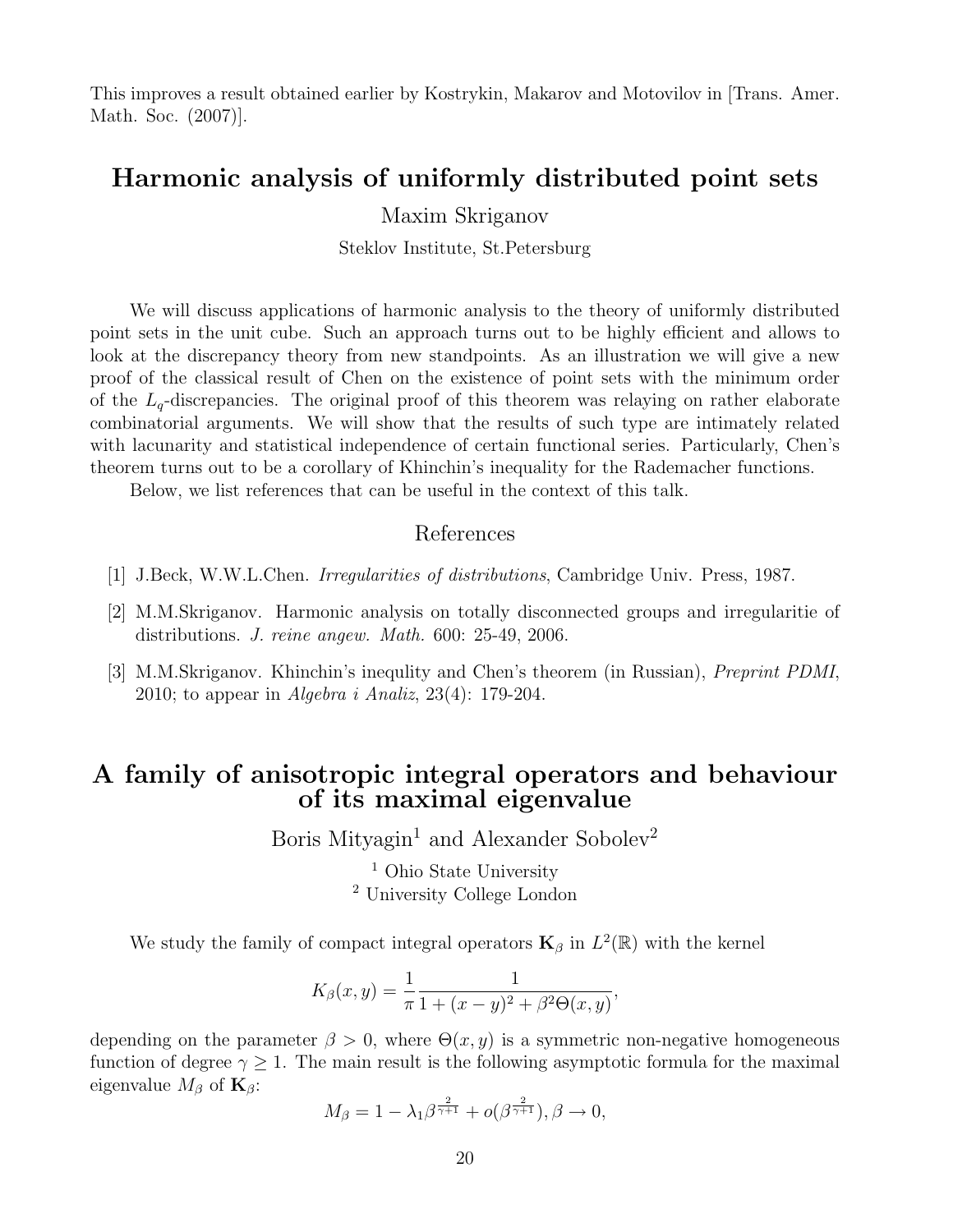where  $\lambda_1$  is the lowest eigenvalue of the operator  $\mathbf{A} = |d/dx| + \Theta(x, x)/2$ . A central role in the proof is played by the fact that  $\mathbf{K}_{\beta}$ ,  $\beta > 0$ , is positivity improving. The case  $\Theta(x, y) =$  $(x^{2} + y^{2})^{2}$  has been studied earlier in the literature as a simplified model of high-temperature superconductivity.

### Quantum graph vertices with equal transmission probabilities

Ondřej Turek

Kochi University of Technology, Japan

#### joint work with Taksu Cheon

Scattering properties of a vertex coupling in quantum graphs is determined by its scattering matrix which generally depends on energy. There exists, however, a family of couplings for which the scattering matrix is energy-independent, namely *scale-invariant vertex couplings*. In our talk, we examine scale-invariant couplings in a vertex of general degree  $n > 2$  with the following additional property:

- reflection probability at the *i*-th edge  $(i \in \{1, \ldots, n\})$  is independent of *i*,
- transmission probability from the *i*-th to the *j*-th edge  $(i, j \in \{1, ..., n\}, i \neq j)$  is independent of  $i, j$ .

We discuss necessary and sufficient conditions of existence of vertex couplings with that property. In particular we show that the maximal value of the ratio (reflection probability)/(transmission probability) equals  $(1 - 2/n)^2$ . We characterize all the vertex couplings for which this extremal value is attained; they form an  $(n - 1)$ -parameter family that includes the free coupling as its main representative element.

### References

- [1] T. Cheon, P. Exner and O. Turek. Approximation of a general singular vertex coupling in quantum graphs. Ann. Phys. (NY), 325: 548–578, 2010.
- [2] T. Cheon and O. Turek. Fulop-Tsutsui interactions on quantum graphs. *Phys. Lett.*  $A$ , 374: 4212–4221, 2010.
- [3] T. Fülöp, I. Tsutsui. A free particle on a circle with point interaction. *Phys. Lett.* A264: 366–374, 2000.
- [4] J.M. Harrison, U. Smilansky and B. Winn. Quantum graphs where back-scattering is prohibited. J. Phys. A: Math. Theor. 40: 14181–14193, 2007.
- [5] J. Seberry, C.W.H. Lam. On orthogonal matrices with constant diagonal. Linear Algebra Appl. 46: 117–129, 1982.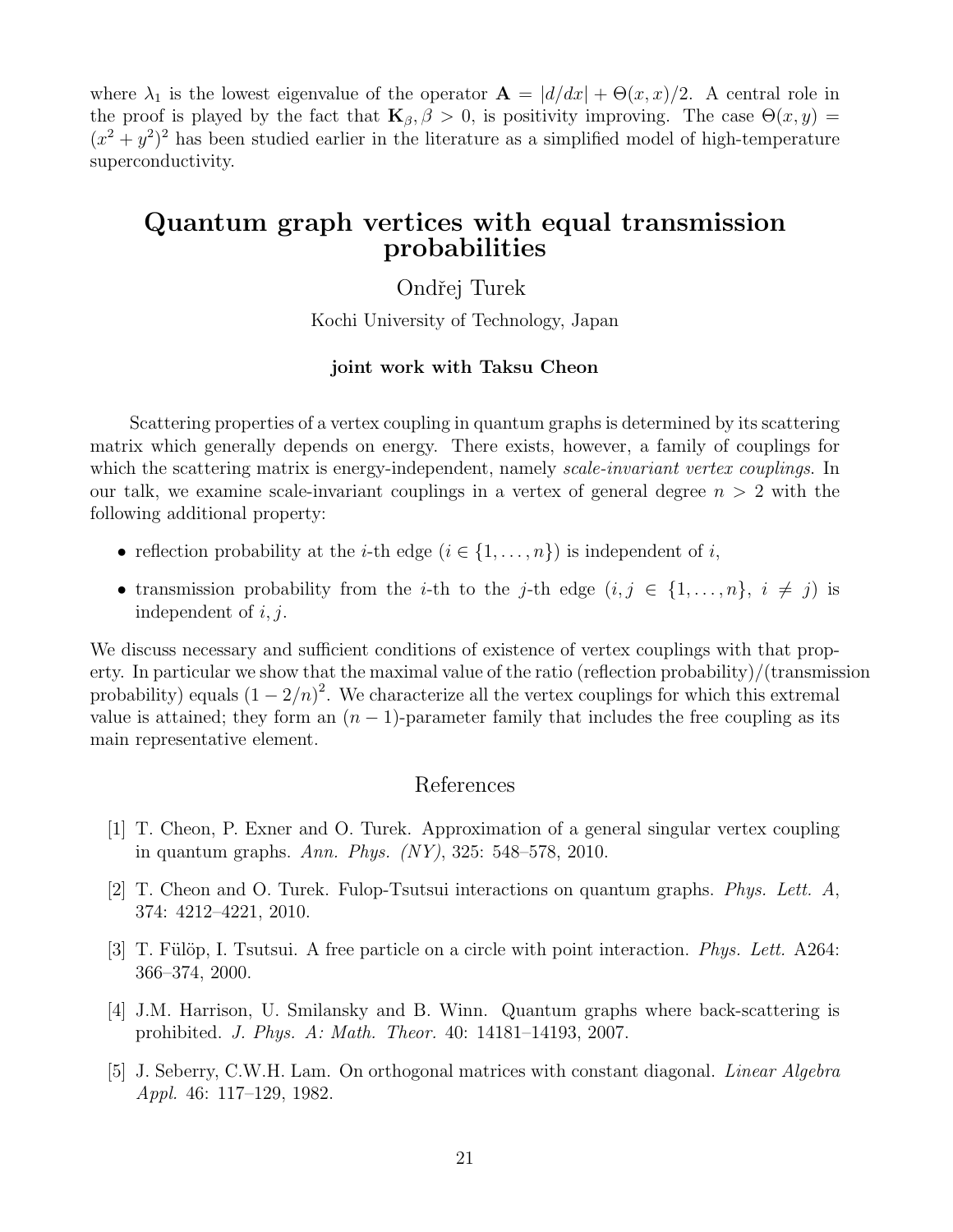[6] O. Turek, T. Cheon. Hermitian unitary matrices with modular permutation symmetry. arXiv.org: 1104.0408, 2011.

### On the negative spectrum of low dimensional Schrödinger operators

Stanislav Molchanov and Boris Vainberg

University of North Carolina at Charlotte

We will discuss estimates for the number of negative eigenvalues for Schrödinger type operators on Riemannian manifolds, graphs and quantum graphs with the spectral dimension  $d \leq 2$ . The main example: the Schrödinger operator in  $R^2$  with a potential decaying at infinity. The classical Cwikel-Lieb-Rosenblum (CLR) upper estimates require the corresponding Markov process to be transient, and therefore the dimension to be greater than two. We suggest a simple approach allowing to obtain CLR estimates in low dimensions by transforming the underlying recurrent process into a transient one using partial annihilation. As a result, the estimates for the number of negative eigenvalues are not translation invariant and contain Bargmann type terms. We will also discuss the estimates from below and Lieb-Thirring estimates.

# Thermodynamic Limit for the System of Interacting Quantum Particles in Random Media

Nikolaj Veniaminov

Université de Paris 13

Motivation. Random Schrdinger operators have been intensively studied during the last fifty years and a great amount of mathematical knowledge has been accumulated. The vast majority of research has been done for one-particle approximation and only a few works treat the case of a finite number of particles. However, in a reasonable physical setting there is plenty of interacting particles (say, electrons in a metal or semiconductor) in a macroscopic sample of material. These particles may be subject to some *quantum statistics* (Pauli exclusion principle for electrons, for example). Moreover, the larger the sample, the greater the number of particles.

In the present talk we are going to address the setting where the number of interacting particles grows (approximately linearly) with the volume of a box to which they are restricted.

Multiparticle operator. Consider one particle random Schrdinger operator

$$
H_{\omega} = -\Delta + V_{\omega}
$$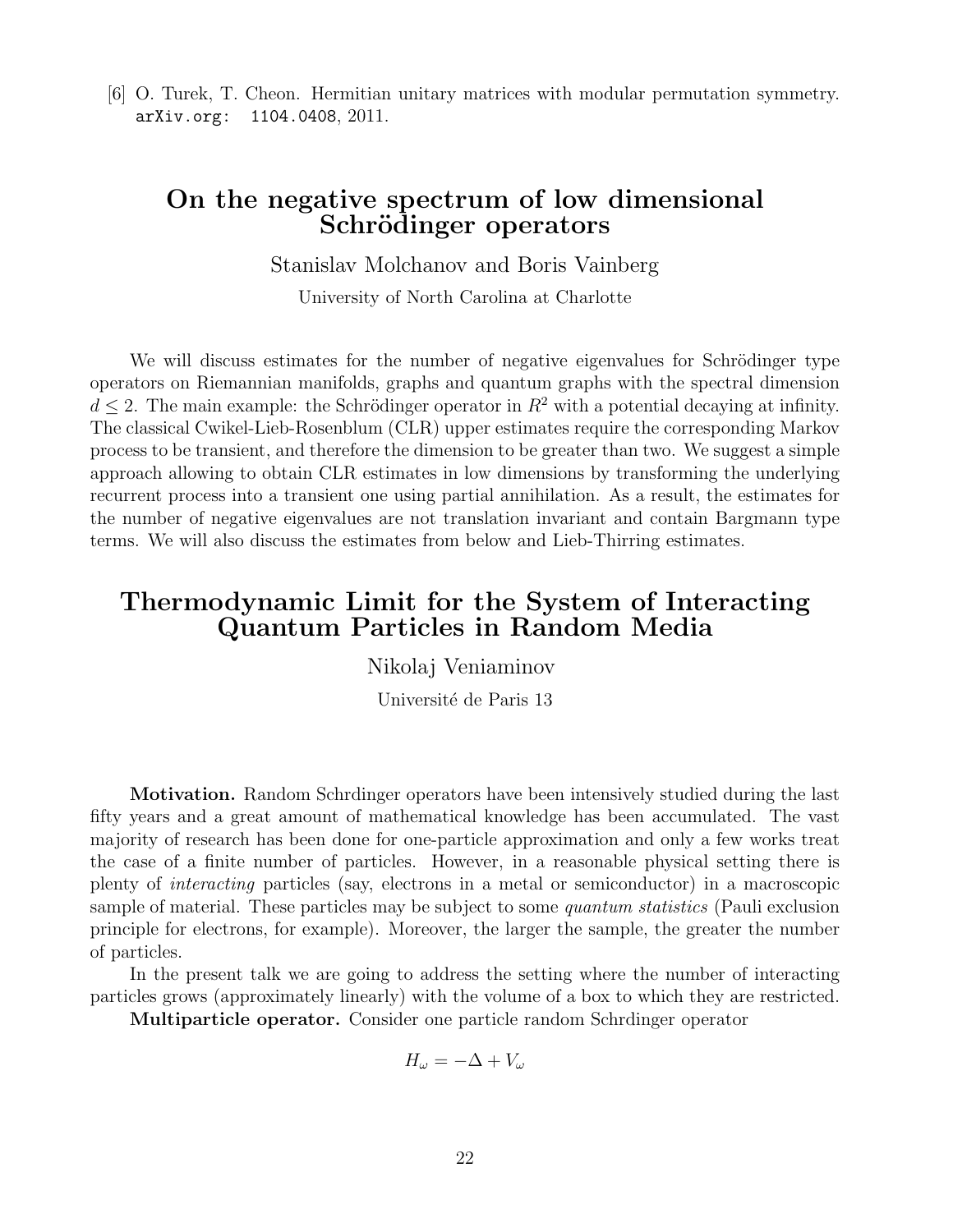on  $\mathfrak{H} = L^2(\mathbb{R}^d)$  or  $l^2(\mathbb{Z}^d)$  for either continuous or discrete case respectively. Here  $\Delta$  is the free Laplace operator and  $V_{\omega}$  is the random potential. For simplicity, one may think of the Anderson model:

$$
V_{\omega} = \sum_{\gamma \in \mathbb{Z}^d} \omega_{\gamma} u(\cdot - \gamma),
$$

where  $\{\omega_\gamma\}_{\gamma \in \mathbb{Z}^d}$  is a collection of independent identically distributed random variables with bounded compactly supported density and  $u$  is a "nice" compactly supported function (in the discrete setting it can be replaced just by the projector on the origin in canonical basis:  $u = (\cdot, \delta_0)\delta_0$ .

We remark, that the results that follow are still valid for any  $\mathbb{Z}^d$ -ergodic family of random operators  $H_{\omega}$  and both for discrete and continuous settings. For the purpose of notational simplicity we will treat only the continuous case here.

The restriction of  $H_{\omega}$  to a domain  $\Lambda \subset \mathbb{R}^d$  with some fixed boundary conditions will be denoted by  $H_{\omega}(\Lambda)$ .

For *n* particles the corresponding Hilbert space (which we will universally denote by  $\mathfrak{H}^n$ ) is given by

- $\mathfrak{D}^n$   $\mathfrak{H} = L^2(\mathbb{R}^{nd})$  for Maxwell-Boltzmann particles (classical statistics),
- Sym<sup>n</sup> $\mathfrak{H} = L^2_+(\mathbb{R}^{nd})$ , the subspace of permutation-symmetric functions, for bosons (Bose-Einstein statistics),
- $\bigwedge^n \mathfrak{H} = L^2(\mathbb{R}^{nd})$ , the subspace of permutation-antisymmetric functions, for fermions (Fermi-Dirac statistics).

The *n* particles Hamiltonian is constructed as follows:

$$
H_{\omega}(n) = H_{\omega}^{0}(n) + W_{n},
$$

where  $H^0_\omega(n)$  is the lift-up of  $H_\omega$  to  $\mathfrak{H}^n$ :

$$
H_{\omega}^{0}(n) = \sum_{i=1}^{n} \underbrace{\mathbf{1}_{\mathfrak{H}} \otimes \ldots \otimes \mathbf{1}_{\mathfrak{H}}}_{i-1 \text{ times}} \otimes H_{\omega} \otimes \underbrace{\mathbf{1}_{\mathfrak{H}} \otimes \ldots \otimes \mathbf{1}_{\mathfrak{H}}}_{n-i \text{ times}},
$$

and  $W_n$  is the interaction potential. We assume in the current talk that the interactions are pairwise and translation invariant:

$$
W_n(x^1, ..., x^n) = \sum_{i < j} U(x^i - x^j).
$$

Analogous to the one particle case, we denote by  $H_{\omega}(\Lambda, n)$  the restriction of  $H_{\omega}(n)$  to a ndimensional domain Λ (alternatively, this restriction could be defined directly through the lift of the restricted operator  $H_{\omega}(\Lambda)$ . The operator  $H_{\omega}(\Lambda,n)$  describes n quantum particles (with prescribed statistics) enclosed in the domain  $\Lambda$  that interact via pair potential U and are subject to random background potential  $V_\omega$ .

**Thermodynamic limit.** It is physically reasonable that a larger domain  $\Lambda$  implies greater number of particles  $n$  inside. Moreover, these two quantities should be related by a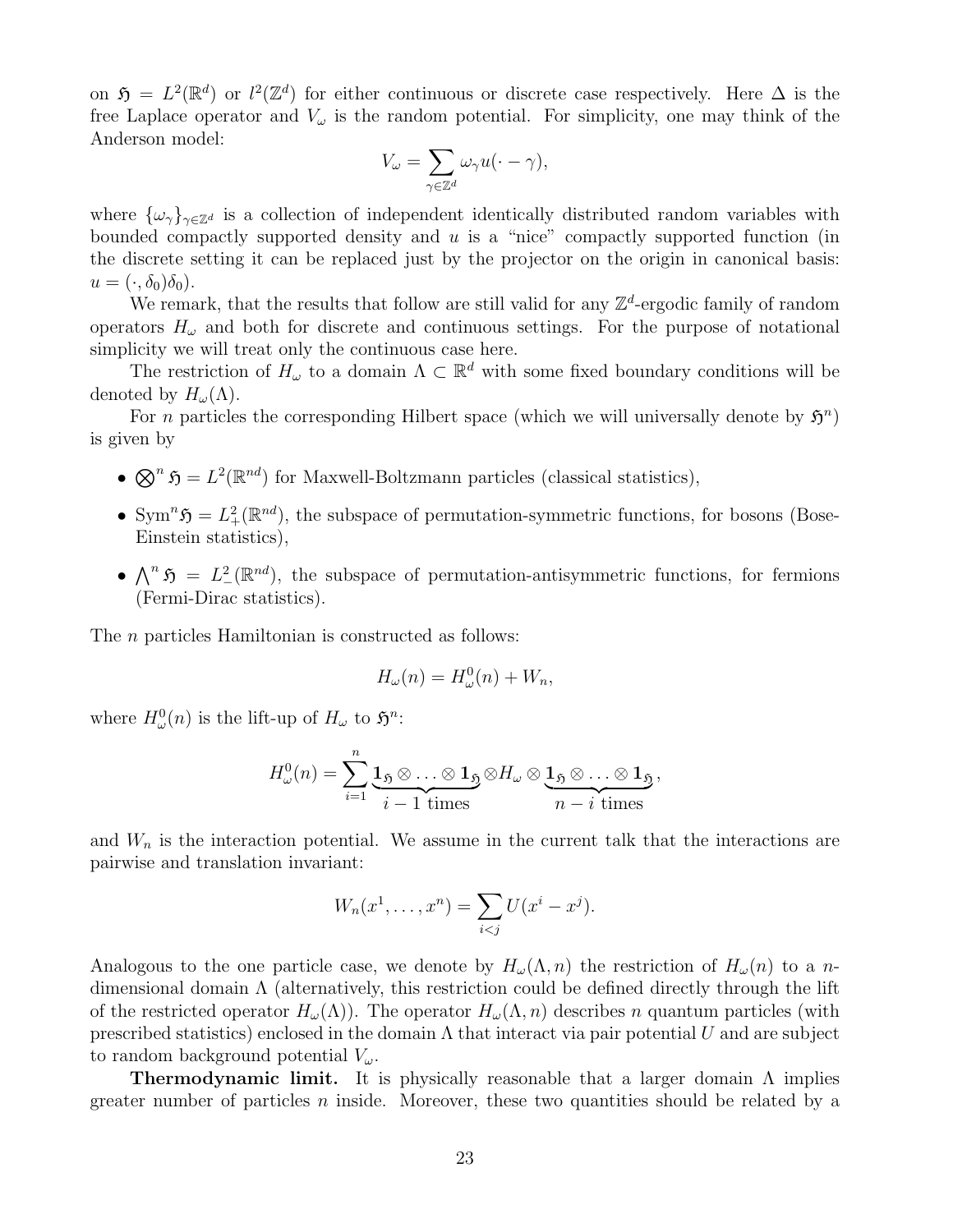certain positive constant  $\rho > 0$ , the density of particles, such that in the infinite volume limit the ratio  $n/|\Lambda|$  tends to  $\rho$ .

Once more for the sake of simplicity, let us restrict our attention to rectangular domains  $\Lambda = \prod_{j=1}^d [a_j, b_j].$  In this case one says that a sequence of domains  $\Lambda$  tends to infinity in the sense of Fisher ( $\Lambda \to \infty$ ) if all the sides of the rectangular domain go to infinity with comparable speed:

$$
\min_{j} |b_j - a_j| \to +\infty \quad \text{and} \quad \frac{\min_{j} |b_j - a_j|}{\max_{j} |b_j - a_j|} > C > 0.
$$

Our aim in a very wide sense is the study of the thermodynamic limit for  $H_{\omega}(\Lambda, n)$ , i.e. the limit

$$
\Lambda \rightarrow \infty, \; \frac{n}{|\Lambda|} \rightarrow \rho
$$

for strictly positive particle densities  $\rho > 0$ . More precisely, in the current work the results on the existence of the thermodynamic limit for the basic functionals of  $H_{\omega}(\Lambda, n)$  will be discussed.

A characteristic result. We present now the simplest existence theorem. Let  $H_{\omega}$  be defined as above and fix Dirichlet boundary conditions:

$$
H_{\omega}(\Lambda, n) = H_{\omega}^{D}(\Lambda, n).
$$

Under rather mild assumptions on the random potential  $V_{\omega}$  and pair interaction potential U, the operator  $H_{\omega}(\Lambda, n)$  is self-adjoint and has a discrete spectrum bounded from below. We denote by  $E_{\omega}(\Lambda, n)$  its ground state energy.

Theorem 2. Let the following conditions hold true:

- 1. positive background potential:  $V_{\omega} \geq 0$ ,
- 2. interactions are repulsive:  $U > 0$ ,
- 3. interactions are tempered:  $|U(x)| \leq A|x|^{-\lambda}$  for some  $\lambda > d$  and all  $|x| \geq R_0$ .

Then the ground state energy per particle admits thermodynamic limit:

$$
\frac{E_{\omega}(\Lambda, n)}{n} \to \varepsilon(\rho) \quad \text{as } \Lambda \to \infty, \frac{n}{|\Lambda|} \to \rho.
$$

The convergence is in  $L^2$  with respect to random variable  $\omega$  and the limiting energy density function  $\varepsilon(\rho)$  is deterministic (does not depend on  $\omega$ ). It is also a nondecreasing function of  $\rho$ and a convex function of  $\rho^{-1}$ .

**Remark 1.** The limiting function  $\varepsilon$  depends indeed on the quantum statistics (which we omitted in notations) but the existence is a universal fact.